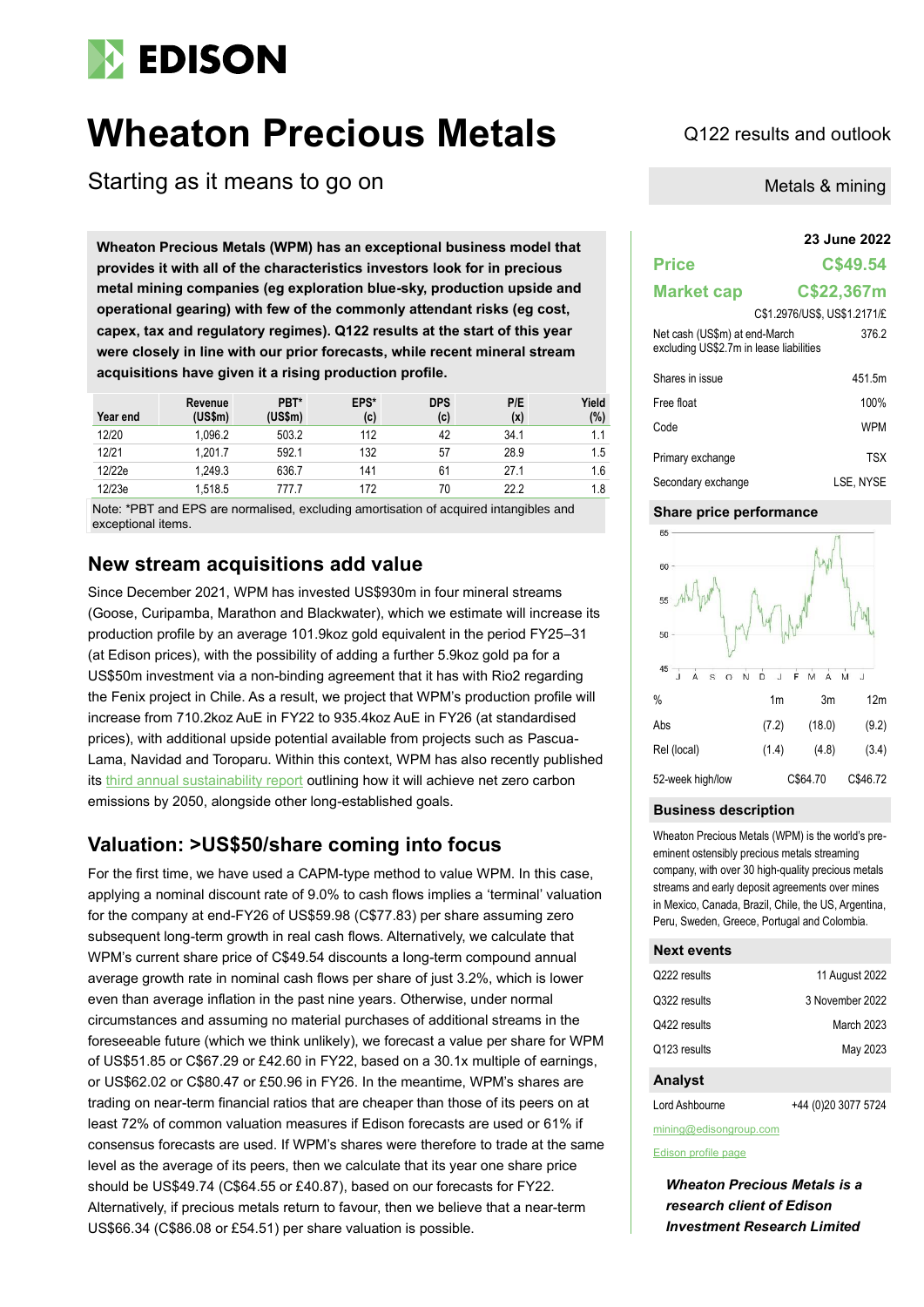

## **Investment summary**

## **Company description: Pre-eminent precious metals streamer**

Wheaton Precious Metals (WPM) acquires the right to purchase streams of precious metals from producing or near-producing mines in return for a combination of a fixed upfront payment (in US dollars) and an ongoing payment per ounce of metal delivered to the company. Typically, it focuses on by-product precious metals streams as this offers the greatest arbitrage opportunity between the perceived value of the stream to the producer and the perceived value of the stream to WPM. Specifically, however, it seeks to build long-term value by entering into streaming agreements with large, financially stable counterparties operating premium high-margin projects in the lowest quartile (and certainly the lowest half) of the cost curve.

## **Valuation: Medium-term c US\$60; potentially US\$66.34 now**

Using a CAPM method to value WPM and applying a nominal discount rate of 9.0% to cash flows implies a 'terminal' valuation for the company at end-FY26 of US\$59.98 (C\$77.83) per share assuming zero subsequent long-term growth in real cash flows. Otherwise, excluding FY04 (partyear), WPM's shares have historically traded on an average P/E multiple of 30.1x current year basic underlying EPS, excluding impairments. Applying this 30.1x multiple to our EPS forecast of US\$2.06 in FY26 implies a potential value per share for WPM of US\$62.02 or C\$80.47 in that year, which implies a long-term cash flow per share growth rate of 4.3% at that time. In the event of a return to favour of precious metals, however, we believe that a multiple of 38.6x earnings (the average of FY18, FY19, FY20 and FY21) may be supported, in which case we believe that a nearterm valuation of US\$66.34, or C\$86.08, per share is achievable. Even at such a multiple, WPM's shares would trade at little more than par relative to those of Franco-Nevada currently (see Exhibit 18). In the meantime, WPM is cheaper than its peers on 72% of commonly used valuation measures using Edison forecasts or 61% using consensus forecasts.

## **Sensitivities: Demonstrating the benefits of operational gearing**

WPM is exposed to gold and silver prices in approximately equal proportion (see Exhibit 7). For every ±10% by which these move, our FY23 and FY24 EPS forecasts change by 30c (or c 17%), while our FY25 and FY26 forecasts change by 34c (or c 17%).

## **Financials: Debt free for as long as it wishes**

At 31 March, WPM had US\$376.2m in cash on its balance sheet and no debt outstanding under its US\$2bn revolving credit facility. As such (including a modest US\$2.7m in leases), it had US\$373.5m in net cash overall after generating US\$210.5m in operating cash flow during the quarter and consuming US\$66.1m in investing activities. In FY22 as a whole, we estimate that WPM will generate US\$913.7m from operating activities, before consuming US\$382.4m in investing activities in the form of instalments relating to the acquisitions of the Santo Domingo, Blackwater, Goose, Curipamba and Marathon streams and paying out a forecast dividend of US\$277.3m, to leave it with net cash of US\$479.2m as at end-FY22. In FY23, we forecast that it will generate US\$1,102.5m from operating activities, before consuming US\$1,098.8m in investing activities, including significant instalments relating to Salobo III, Rosemont and also Kutcho and, potentially, Fenix. On this basis, we estimate that it will finish FY23 with US\$166.3m in net cash, before resuming its upward trend thereafter.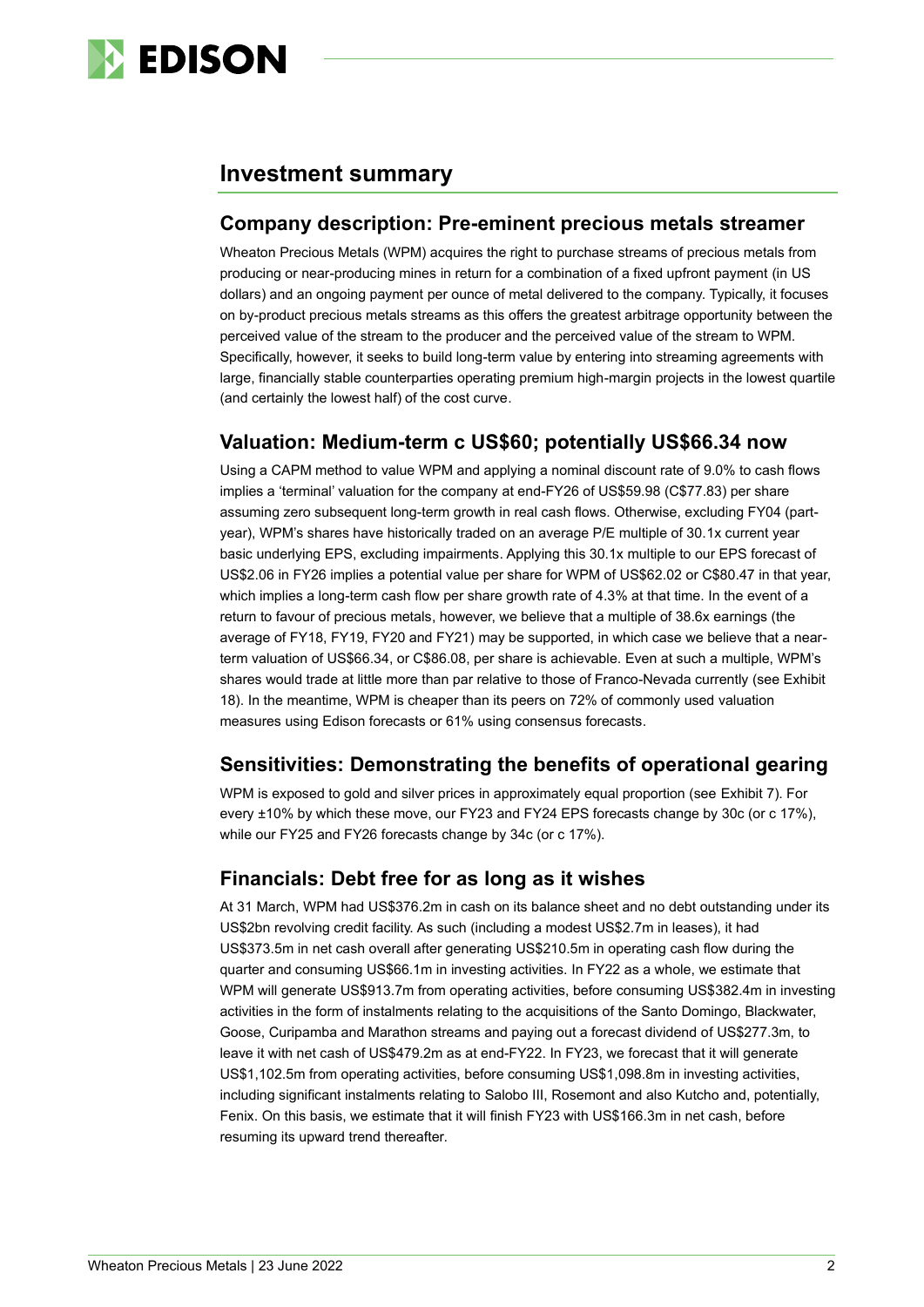

## **Q122 results**

Underlying net earnings in Q122 were within 2.1% of our prior expectations. In broad terms, sales were slightly (3.8%) below our forecasts. This was matched by a similar decline in the direct costs of sales. However, there was also a sharp quarter-on-quarter decline in the depletion charge across most of WPM's assets (implying a reassessment upwards of its assets' mine lives), which resulted in profits before tax being US\$3.0m (or 1.9%) above our prior forecasts – a variance that was then sustained to the bottom line. A summary of WPM's underlying financial and operating results in the context of both the preceding quarter and Edison's prior expectations is provided in the exhibit below:

| <b>US\$000s</b>                       | Q120        | Q220    | Q320    | Q420        | Q121    | Q221    | Q321    | Q421    | Q122e   | Q122a   | Chg      | Variance |
|---------------------------------------|-------------|---------|---------|-------------|---------|---------|---------|---------|---------|---------|----------|----------|
| (unless otherwise stated)             |             |         |         |             |         |         |         |         |         |         | $**$ (%) | ***(%)   |
| Silver production (koz)               | 6,704       | 3,650   | 6,028   | 6,509       | 6,754   | 6,720   | 6,394   | 6,356   | 5,972   | 6,206   | $-2.4$   | 3.9      |
| Gold production (oz)                  | 94,707      | 88,631  | 91,770  | 93,137      | 77,733  | 90,290  | 85,941  | 88,321  | 88,678  | 79,087  | $-10.5$  | $-10.8$  |
| Palladium production (koz)            | 5,312       | 5,759   | 5,444   | 5,672       | 5,769   | 5,301   | 5,105   | 4,733   | 4,750   | 4,488   | $-5.2$   | $-5.5$   |
| Cobalt production (klbs)              |             |         |         |             | 1,161   | 380     | 370.5   | 381     | 347     | 234     | $-38.6$  | $-32.6$  |
| Silver sales (koz)                    | 4,928       | 4,729   | 4,999   | 4,576       | 6,657   | 5,600   | 5,487   | 5,116   | 5,865   | 5,553   | 8.5      | $-5.3$   |
| Gold sales (oz)                       | 100,405     | 92,804  | 90,101  | 86,243      | 75,104  | 90,090  | 67,649  | 79,622  | 83,286  | 77,901  | $-2.2$   | $-6.5$   |
| Palladium sales (koz)                 | 4,938       | 4,976   | 5,546   | 4,591       | 5,131   | 3,869   | 5,703   | 4.641   | 4,731   | 4,075   | $-12.2$  | $-13.9$  |
| Cobalt sales (klbs)                   |             |         |         |             | 132.3   | 395     | 131.2   | 228     | 321     | 511     | 124.1    | 59.2     |
| Avg realised Ag price (US\$/oz)       | 17.03       | 16.73   | 24.69   | 24.72       | 26.12   | 26.69   | 23.80   | 23.36   | 24.04   | 24.19   | 3.6      | 0.6      |
| Avg realised Au price (US\$/oz)       | 1,589       | 1,716   | 1,906   | 1,882       | 1,798   | 1,801   | 1,795   | 1,798   | 1,878   | 1,870   | 4.0      | $-0.4$   |
| Avg realised Pd price (US\$/oz)       | 2,298       | 1,917   | 2,182   | 2,348       | 2,392   | 2,797   | 2,426   | 1,918   | 2,329   | 2,339   | 21.9     | 0.4      |
| Avg realised Co price (US\$/lb)       |             |         |         |             | 22.19   | 19.82   | 23.78   | 28.94   | 33.78   | 34.61   | 19.6     | 2.5      |
| Avg Ag cash cost (US\$/oz)            | 4.50        | 5.23    | 5.89    | 5.51        | 6.33    | 6.11    | 5.06    | 5.47    | 5.63    | 5.10    | $-6.8$   | $-9.4$   |
| Avg Au cash cost (US\$/oz)            | 436         | 418     | 428     | 433         | 450     | 450     | 464     | 472     | 430     | 477     | 1.1      | 10.9     |
| Avg Pd cash cost (US\$/oz)            | 402         | 353     | 383     | 423         | 427     | 503     | 468     | 340     | 419     | 394     | 15.9     | $-6.0$   |
| Avg Co cash cost (US\$/lb)            |             |         |         |             | 4.98    | 4.41    | 5.15    | 4.68    | 6.08    | 5.76    | 23.1     | $-5.3$   |
| Sales                                 | 254,789     | 247,954 | 307,268 | 286,213     | 324,119 | 330,393 | 268,957 | 278,197 | 319,280 | 307,244 | 10.4     | $-3.8$   |
| Cost of sales                         |             |         |         |             |         |         |         |         |         |         |          |          |
| Cost of sales, excluding              | 66,908      | 65,211  | 70.119  | 64,524      | 78,783  | 78.445  | 62,529  | 68.190  | 72.819  | 69.994  | 2.6      | $-3.9$   |
| depletion                             |             |         |         |             |         |         |         |         |         |         |          |          |
| Depletion                             | 64.841      | 58,661  | 60.601  | 59,786      | 70.173  | 70,308  | 54,976  | 59,335  | 70,699  | 57.402  | $-3.3$   | $-18.8$  |
| Total cost of sales                   | 131.748     | 123,872 | 130.720 | 124,310     | 148.956 | 148.753 | 117.505 | 127,525 | 143.518 | 127.396 | $-0.1$   | $-11.2$  |
| Earnings from operations              | 123,040     | 124,082 | 176,548 | 161,902     | 175,164 | 181,640 | 151,452 | 150,672 | 175,762 | 179,848 | 19.4     | 2.3      |
| <b>Expenses and other income</b>      |             |         |         |             |         |         |         |         |         |         |          |          |
| - General and administrative          | 13,181      | 21,799  | 21,326  | 9,391       | 11,971  | 18,465  | 13,595  | 16,954  | 19,405  | 20,118  | 18.7     | 3.7      |
| - Foreign exchange<br>(gain)/loss     | $\mathbf 0$ | 0       | 0       | $\mathbf 0$ |         |         |         |         |         |         | N/A      | N/A      |
| - Net interest paid/(received)        | 7,118       | 4,636   | 2,766   | 2,196       | 1,573   | 1,357   | 1,379   | 1,508   | 1,292   | 1,422   | $-5.7$   | 10.1     |
| - Other (income)/expense              | $-1,861$    | 234     | 391     | 850         | 420     | 136     | (684)   | (58)    |         | 229     | $-494.8$ | N/A      |
| Total expenses and other<br>income    | 18,438      | 26,669  | 24,483  | 12,437      | 13,964  | 19,958  | 14,290  | 18,404  | 20,696  | 21,769  | 18.3     | 5.2      |
| Earnings before income taxes          | 104.602     | 97,413  | 152,065 | 149.465     | 161.199 | 161.682 | 137.162 | 132,268 | 155,066 | 158.079 | 19.5     | 1.9      |
| Income tax expense/(recovery)         | 8,442       | 59      | 58      | 24          | 67      | 56      | 75      | 36      | 250     | 72      | 100.0    | $-71.2$  |
| Marginal tax rate (%)                 | 8.1         | 0.1     | 0.0     | 0.0         | 0.0     | 0.0     | 0.1     | 0.0     | 0.2     | 0.0     | N/A      | $-100.0$ |
| Net earnings                          | 96,160      | 97,354  | 152,007 | 149,441     | 161,132 | 161,626 | 137,087 | 132,232 | 154,816 | 158,007 | 19.5     | 2.1      |
| Average no. shares in issue<br>(000s) | 447,805     | 448,636 | 449,125 | 449,320     | 449,509 | 450,088 | 450,326 | 450,614 | 450,864 | 450,915 | 0.1      | 0.0      |
| Adjusted basic EPS (US\$)             | 0.215       | 0.217   | 0.338   | 0.333       | 0.358   | 0.359   | 0.304   | 0.293   | 0.343   | 0.350   | 19.5     | 2.0      |
| Adjusted diluted EPS (US\$)           | 0.214       | 0.216   | 0.336   | 0.331       | 0.358   | 0.358   | 0.303   | 0.293   | 0.334   | 0.350   | 19.5     | 4.8      |
| DPS (US\$)                            | 0.10        | 0.10    | 0.10    | 0.12        | 0.13    | 0.14    | 0.15    | 0.15    | 0.15    | 0.15    | 0.0      | 0.0      |

| Exhibit 1: WPM underlying Q122 results of Q421 and Q122e, by quarter* |  |  |
|-----------------------------------------------------------------------|--|--|

Source: WPM, Edison Investment Research. Note: \*As reported by WPM, excluding exceptional items. \*\*Q122 versus Q421. \*\*\*Q122 actual versus Q122 estimate.

> From an operational perspective, San Dimas, Penasquito, Antamina, Minto, Stratoni and Neves-Corvo all outperformed our prior expectations in terms of production and/or sales for at least the second quarter in succession. In the case of Q122, they were also joined by Constancia and 777.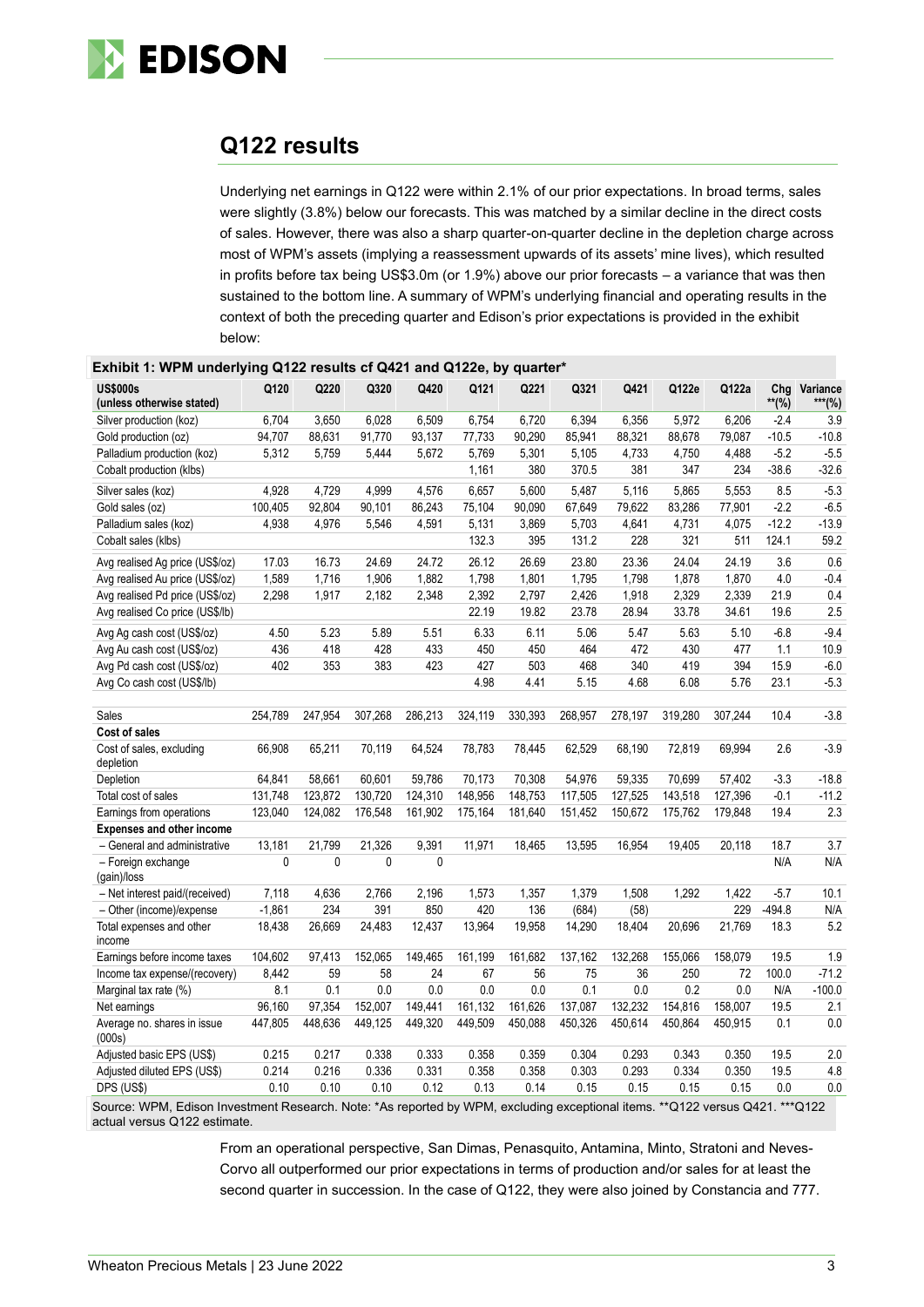

Production at Sudbury continued to be below normal levels on account of the closure – albeit temporary – of the Totten mine (which accounts for approximately 15–20% of Sudbury's production); however, the operator, Vale, reports that production from Totten has now resumed and is expected to normalise in Q222. Production at WPM's flagship asset, Salobo in Brazil (also operated by Vale), was hampered by above-average seasonal rainfall in the region as well as planned and corrective maintenance to the operation's mill liners. In the meantime, according to Vale's most recent performance report, physical completion of the Salobo III mine expansion was 90% at end-Q122, despite a landslide that damaged a conveyor belt and temporarily blocked access to the project site. The degree of advancement of the project during the quarter was nevertheless still comparable with recent quarters, as shown in the table below:

| EXHIBILE: FIIYSICAI COMPICION OF JANODO III, DY QUAHCH, QUID-QTZZ |      |      |      |      |      |      |      |      |      |      |      |      |      |
|-------------------------------------------------------------------|------|------|------|------|------|------|------|------|------|------|------|------|------|
|                                                                   | Q119 | Q219 | Q319 | Q419 | Q120 | Q220 | Q320 | Q420 | Q121 | Q221 | Q321 | Q421 | Q122 |
| Physical completion (%)                                           |      |      |      | 40   | 47   | 54   | 62   | 68   |      |      |      | 85   | 90   |
| Implied quarterly completion (%)<br>8<br>h<br>$\mathbf{h}$        |      |      |      |      |      |      |      |      |      |      |      |      |      |
| Course: Vale Edison Investment Desserab                           |      |      |      |      |      |      |      |      |      |      |      |      |      |

### **Exhibit 2: Physical completion of Salobo III, by quarter, Q319–Q122**

Source: Vale, Edison Investment Research.

Safety protocols in the area were subsequently re-established and a full assessment of the impact of the landslip by Vale is in the process of being concluded. Nevertheless, Salobo III is still expected to be commissioned in H222 (albeit probably Q422) to be followed by a 15-month rampup to full capacity.

## **Ounces produced but not yet delivered**

At 10.5% the degree of under-sale of silver during the quarter, relative to production, was in line with the long-run average of 12.0% since Q112; at 1.5% however, the under-sale of gold relative to production was noticeably lower than the long-run average of 7.3%. Significantly, the degree of under-sale of both reduced materially relative to the prior quarter, as shown in the graph below, which may demonstrate something of a delayed 'flush through' effect from Q421. This effect is more normally observed in the fourth quarter of any particular year, when WPM's streaming counterparties tend to try to flush through sales ahead of the year-end.



**Exhibit 3: Over/(under) sale of silver and gold as a percentage of production, Q112–Q122**

Source: Edison Investment Research, WPM. Note: As reported.

Gold and silver ounces produced but not yet delivered as at 31 March amounted to 82,350oz and 3.9Moz, respectively (cf 84,989oz and 4.2Moz at end-Q421). Both of these were less than our prior forecasts of 91,337oz and 4.3Moz (respectively), albeit in part this could be attributed to the comparable figure in the prior quarter (anyway always an estimate) being restated downwards by 956koz in the case of gold, in particular. At the period end, we estimate that ounces produced but not yet delivered will equate to 2.80 months and 1.97 months of gold and silver production for FY22, respectively (cf 3.01 months and 1.92 months as at end-Q421) and compares with WPM's target of two to three months of gold and palladium production and two months of silver production: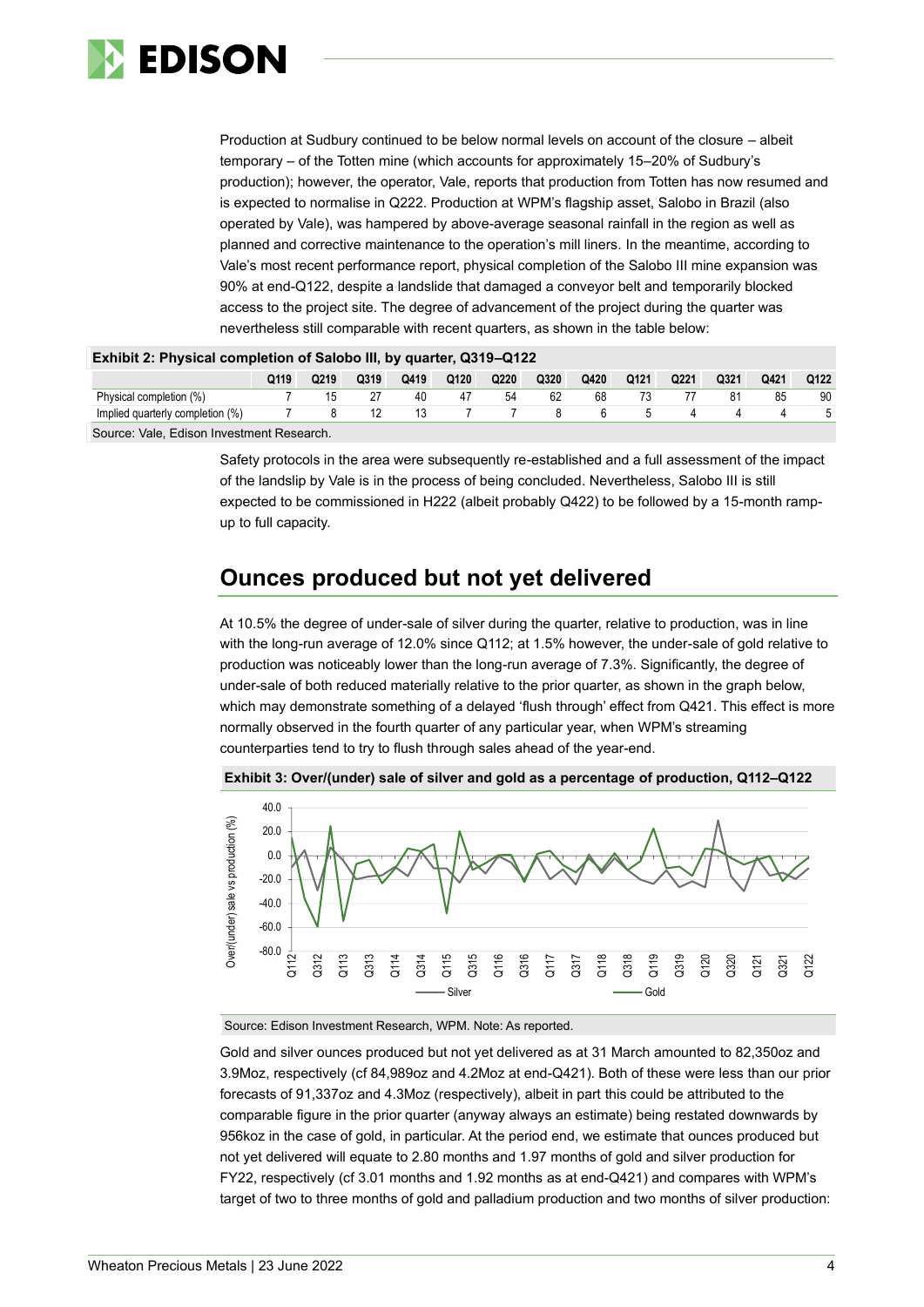



**Exhibit 4: WPM ounces produced but not yet delivered, Q316–Q122 (months of production)**

Source: Edison Investment Research, WPM. Note: As reported.

Note that, for these purposes, the use of the term 'inventory' reflects ounces of gold and silver produced by WPM's operating counterparties at the mines over which it has streaming agreements, but which have not yet been delivered to WPM. It in no way reflects the other use of the term in the mining industry, where it typically refers to metal in circuit and ore on stockpiles etc.

## **General and administrative expenses**

At the time of its Q122 results, WPM provided guidance for non-stock general and administrative (G&A) expenses of US\$47–49m or US\$11.75–12.25m per quarter (cf US\$42–44m or US\$10.5– 11.0m per quarter for FY21 and US\$40–43m in FY20), including all employee-related expenses, charitable contributions, etc, but excluding performance share units (PSUs) and equity settled stock-based compensation. In the event, at US\$10.2m, non-stock G&A expenses in Q122 were 13.1% below the bottom of the range implied by guidance for the fifth quarter in succession:

|                                                                   | <b>EXIMPLE 0.</b> THE IT IS TO THE MONDITRY MIND MAINING MARKET CAPONS (OCTOBE) |                      |                      |                      |                   |                   |                      |                      |                      |                   |                   |  |  |
|-------------------------------------------------------------------|---------------------------------------------------------------------------------|----------------------|----------------------|----------------------|-------------------|-------------------|----------------------|----------------------|----------------------|-------------------|-------------------|--|--|
| <b>Item</b>                                                       | Q120                                                                            | Q220                 | Q320                 | Q420                 | <b>FY20</b>       | Q121              | Q221                 | Q321                 | Q421                 | <b>FY21</b>       | Q122              |  |  |
| G&A excluding PSU* and equity settled<br>stock-based compensation | 4,135                                                                           | 4.095                | 4,037                | 4.466                | 16.733            | 4.709             | 4.634                | 4.283                | 4.618                | 18.244            | 5,345             |  |  |
| Other (inc. depreciation, donations and<br>professional fees)     | 4.266                                                                           | 6.302                | 5,488                | 5,957                | 22.013            | 5.632             | 5,852                | 5.173                | 6,818                | 23.475            | 4,871             |  |  |
| Non-stock based G&A                                               | 8.401                                                                           | 10.397               | 9.525                | 10.423               | 38.746            | 10.341            | 10.486               | 9.456                | 11,436               | 41.719            | 10,216            |  |  |
| Guidance                                                          | 10.000-<br>10.750                                                               | $10.000 -$<br>10.750 | $10.000 -$<br>10.750 | $10.000 -$<br>10.750 | 40.000-<br>43,000 | 10.500-<br>11.250 | $10.500 -$<br>11.250 | $10.500 -$<br>11.250 | $11.717 -$<br>13.717 | 42.000-<br>44.000 | 11.750-<br>12,250 |  |  |
| PSU <sup>*</sup> accrual                                          | 3.277                                                                           | 10.097               | 10.482               | (2,336)              | 21.520            | 305               | 6.672                | 2.824                | 4.203                | 14.004            | 8,560             |  |  |
| Equity settled stock-based compensation                           | 1,503                                                                           | 1.305                | 1.319                | 1.305                | 5,432             | 1.325             | 1.307                | 1.315                | 1.315                | 5.262             | 1,342             |  |  |
| <b>Stock-based G&amp;A</b>                                        | 4.780                                                                           | 11.402               | 11.801               | (1,031)              | 26.952            | 1.630             | 7.979                | 4.139                | 5,518                | 19.266            | 9,902             |  |  |
| Total general & administrative                                    | 13.181                                                                          | 21.799               | 21.326               | 9.392                | 65.698            | 11.971            | 18.465               | 13.595               | 16.954               | 60.985            | 20,118            |  |  |
| Total/Non-stock based G&A (%)                                     | $+56.9$                                                                         | $+109.7$             | $+123.9$             | $-9.9$               | $+69.6$           | $+15.8$           | $+76.1$              | $+43.6$              | $+48.3$              | $+46.2$           | $+96.9$           |  |  |
|                                                                   |                                                                                 |                      |                      |                      |                   |                   |                      |                      |                      |                   |                   |  |  |

#### **Exhibit 5: WPM FY19–21 general and administrative expenses (US\$000s)**

Source: WPM, Edison Investment Research. Note: \*Performance share units.

Given the US\$5.29 (or 12.3%) appreciation in WPM's share price over the quarter, stock-based G&A expenses in Q122 were slightly above our prior estimate of US\$7.4m for the quarter (as shown in Exhibit 6, below), but were nevertheless within the ±US\$3.1m error of estimation implied by the associated regression analysis.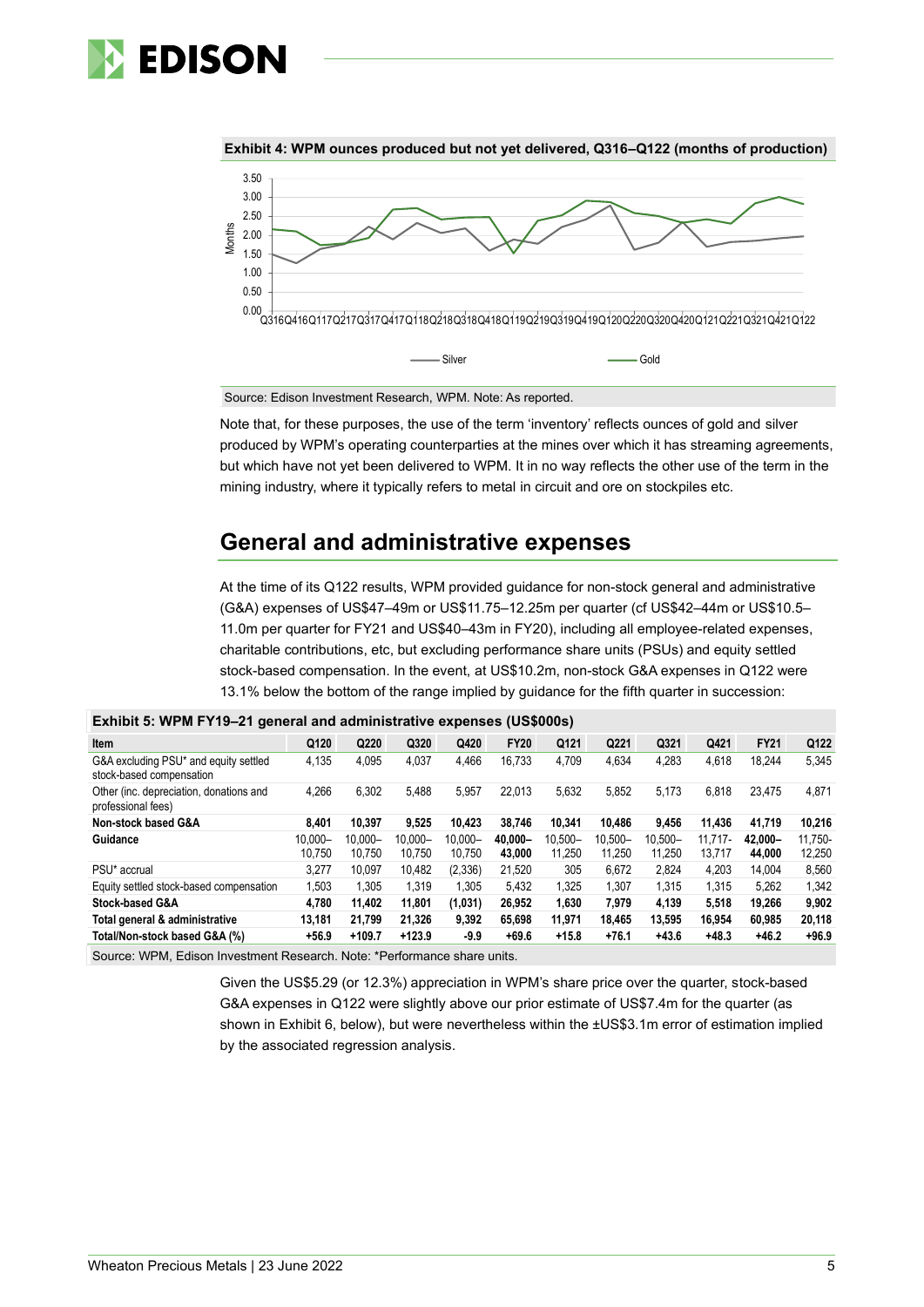

**Exhibit 6: Graph of historical share price move (US\$/share) versus quarterly stock-based G&A expense, Q419–Q122**



Source: Edison Investment Research (underlying data: Bloomberg and Wheaton Precious Metals)

The analysis of stock-based G&A expenses over the past nine quarters relative to the change in WPM's share price (also in US dollars) continues to exhibit a relatively close Pearson product moment (correlation) coefficient between the two of 0.76, which remains statistically significant at the 5% level for a directional hypothesis (ie there is less than a 5% probability that this relationship occurred by random chance) and this therefore continues to form the basis of quarterly and full-year for G&A expenses in Exhibit 12.

## **Exceptional business plan**

WPM acquires the right to purchase streams of precious metals from producing or near-producing mines in return for a combination of a fixed upfront payment (in US dollars, typically in either cash or WPM shares) and an agreed upon ongoing payment (in US\$/oz). Typically, it focuses on byproduct precious metals streams as this offers the greatest arbitrage opportunity between the perceived value of the stream to the producer in the equity market and the perceived value of the stream to WPM. Specifically, however, it seeks to build long-term value by entering streaming agreements with large, relatively financially stable counterparties operating premium, high-margin projects in the lowest quartile (and certainly the lowest half) of the cost curve. As well as providing comfort regarding the sustainability of the underlying operation, this strategy also helps to mitigate geopolitical and operating risks. In addition, it provides a degree of flexibility if projects are not developed according to plan (eg as evidenced by WPM's ability to successfully renegotiate a series of amendments with Barrick regarding the latter's Pascua-Lama project). Unlike a number of its peers, WPM has restricted itself almost exclusively to precious metals streaming agreements and does not participate in the base metal (with the single exception of one cobalt stream) or oil & gas markets. This strategy has the effect, among others, of exposing WPM to the traditional premium multiples afforded to precious metal companies compared to base metal ones. Latterly, WPM has engaged in a number of 'early deposit' contracts whereby it has contracted to buy gold and silver streams from the Cotabambas and Toroparu mines in South America and the Kutcho mine in British Columbia, thereby effectively becoming a relatively low-cost financing component of these projects.

In Q122, WPM's revenue, by metal, was as shown below: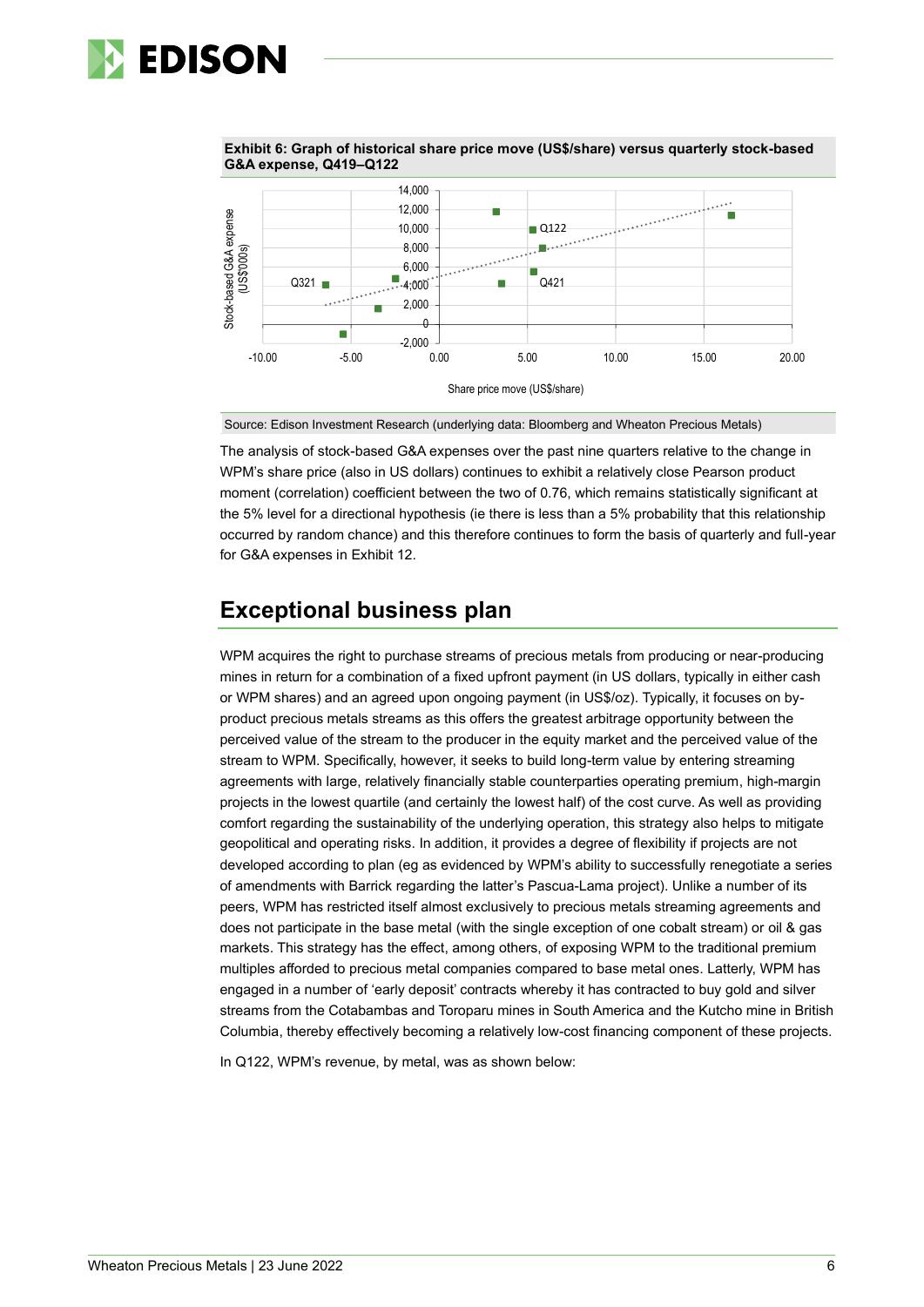

#### **Exhibit 7: Q122 revenue, by metal (%)**



Source: Edison Investment Research (underlying data: Wheaton Precious Metals)

## **Streaming agreement characteristics**

While royalty companies compete with WPM to some extent in the provision of capital to the mining industry, there are notable differences between the two business plans. Royalties are typically linked to tenement areas, for example, and also typically relate to a mine's primary output, whereas streaming arrangements are governed by a commercial agreement between two companies (albeit often relating to a single mine) and typically relate to a mine's secondary, or by-product, output. A summary of the unique features of WPM's streaming business plan and how it is distinguished from other investment opportunities in the precious metal, precious metal mining and mining finance industries is as follows:

Compared to exchange traded funds (ETFs), WPM:

- has exposure to exploration success in the form of extended mine lives:
- has exposure to levels of production;
- is operationally geared to changes in metals prices;
- **■** balances costs and revenues, such that inventory held is minimal at the WPM level; and
- pays a dividend.

Compared to precious metal mining companies, WPM:

- has no exposure to capital cost overruns;
- has no exposure to operating cost overruns;
- is only exposed to grade fluctuations inasmuch as they affect production levels rather than margins;
- has a predetermined level of inflation (typically 1%) applied to its own unit cash costs; and
- is unaffected by changes in a host country's mining tax and regulatory regimes.

Compared to royalty companies, WPM:

- has geared exposure to metals prices; and
- typically negotiates and exploits the value differential around a secondary, or by-product, metal, rather than applying the stream to all metals including the primary one.

A key advantage for WPM compared to potential competitors is its size, scale and valuation, which allows it to raise equity on a non-dilutive basis to fund new streams, or even to issue counterparties with equity in consideration of new streams.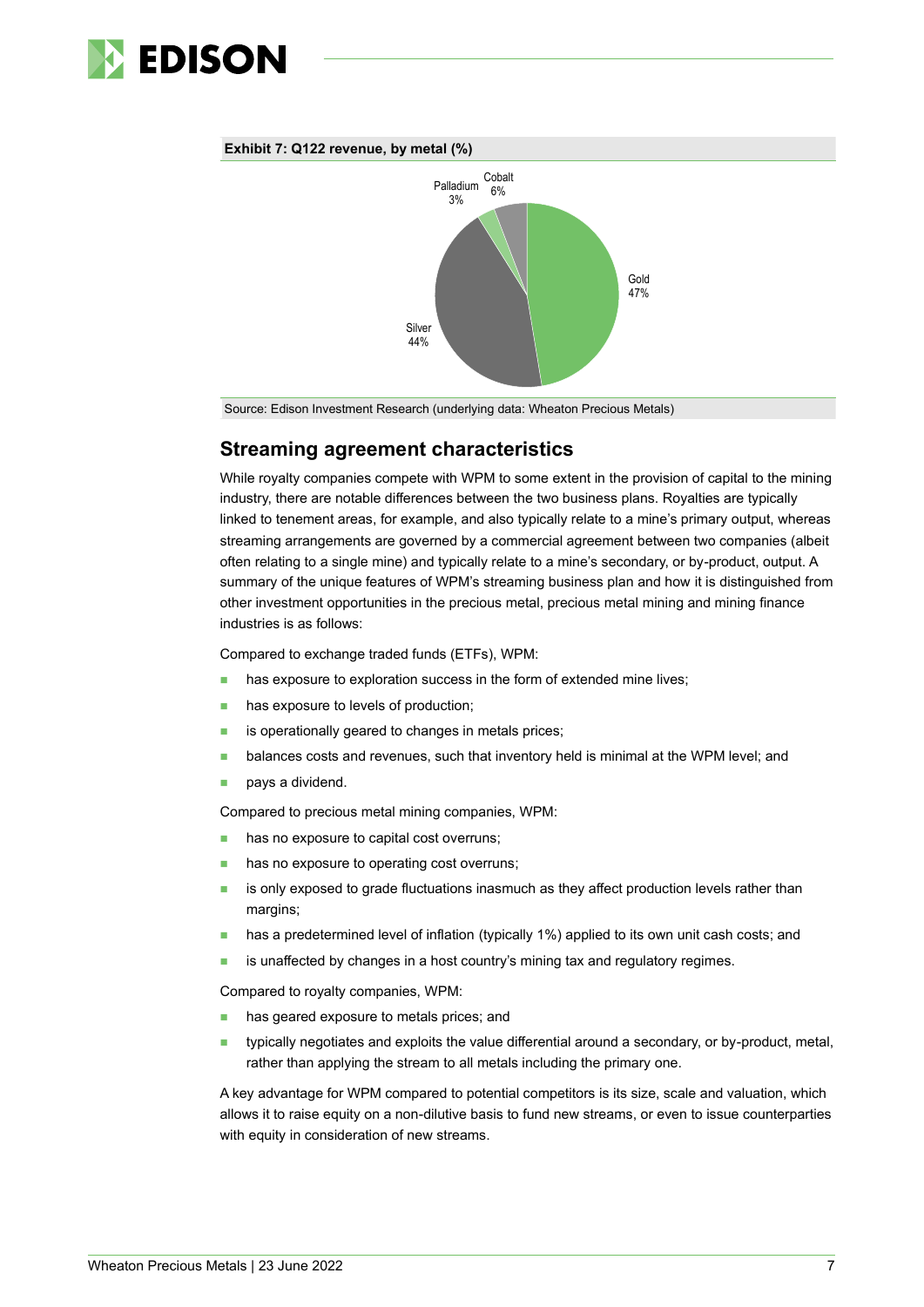

## **Cornerstone assets**

WPM has five cornerstone assets (Salobo, Penasquito, Antamina, Constancia and San Dimas). The following is an analysis of the financial returns generated as a result of the application of WPM's investment criteria to one of its cornerstone assets – Penasquito.

### **Penasquito**

Penasquito is a gold-silver-lead-zinc mine, operated by Newmont in Mexico, and has consistently been regarded as one of WPM's cornerstone assets. The stream relating to this asset was acquired late in 2007 for US\$485m plus US\$3.56m in costs and US\$15.761m in capitalised interest. The first silver-bearing lead and zinc concentrate was delivered from the mine in 2009 after production at its first 50,000tpd sulphide process line was ramped up on schedule and on budget. During the rampup period, metal recoveries, concentrate grades and concentrate quality were within expected ranges. By this time, construction of a second 50,000tpd sulphide process line was also progressing towards planned completion in Q310. After exceeding ramp-up expectations, Penasquito became WPM's second largest contributor of silver production in 2010 and, after further expansions, its largest in 2012 (by which time it held the title of Mexico's largest precious metals mine, one of the world's largest and lowest-cost gold-silver mines and one of Newmont's most significant cash flow generators). Output of silver rose to c 7Moz pq after the mine's production schedule was adjusted to reflect a targeted mill throughput rate of 110,000tpd, rising to in excess of 115,000tpd beyond 2015, after which Penasquito embarked on the Pyrite Leach Project to produce an additional 4–6Moz pa (of which 25% was attributable to WPM) by recovering 48% of the silver that previously reported to tailings.

Compared to an initial investment of US\$504.3m, we estimate that Penasquito has yielded – and will yield – the following historical and forecast cash flows to WPM:

|           | Exhibit 8: Penasquito cash flows to WPM, 2008-26e (US\$m) |      |      |       |                                    |  |       |      |      |      |          |      |       |                                         |       |  |                   |      |
|-----------|-----------------------------------------------------------|------|------|-------|------------------------------------|--|-------|------|------|------|----------|------|-------|-----------------------------------------|-------|--|-------------------|------|
|           | <b>Historical</b>                                         |      |      |       |                                    |  |       |      |      |      | Forecast |      |       |                                         |       |  |                   |      |
| Year      | 2008                                                      | 2009 | 2010 |       | 2011 2012 2013 2014 2015 2016 2017 |  |       |      |      |      |          |      |       | 2018 2019 2020 2021 2022 2023 2024 2025 |       |  |                   | 2026 |
| Cash flow | 23                                                        | 69   | 52.2 | 126.8 | 162.2 105.2                        |  | 106.0 | 85.1 | 54.1 | 67.0 | 57.2     | 55.3 | 119.0 | 167.2 152.8                             | 165.9 |  | 168.3 174.2 179.5 |      |

Source: Edison Investment Research, Wheaton Precious Metals. Note: Mine life forecast to extend until 2031 (not shown here).

On an undiscounted basis, therefore, Penasquito paid back WPM's initial investment midway through 2014, while, on a discounted basis (at a 10% discount rate), it paid it back late in 2020 and still has a residual value of US\$1.9bn (as at 1 January 2022) to the end of 2031 (the end of the mine's life, based on current reserves).

By contrast, applying a 10% discount/hurdle rate over the life of the stream of income to end-FY31 yields a value to WPM at the start of the period of its investment of US\$845.5m in 2007 money terms, which is directly comparable to the stream's acquisition cost of US\$504.3m. Stated alternatively, we estimate that the stream will provide WPM with an internal rate of return of 15.7% from the point of acquisition in 2007 until 2031. In addition, there is substantial underground potential beneath the current open pits, providing excellent opportunities for further exploration growth and expanded and/or extended silver production.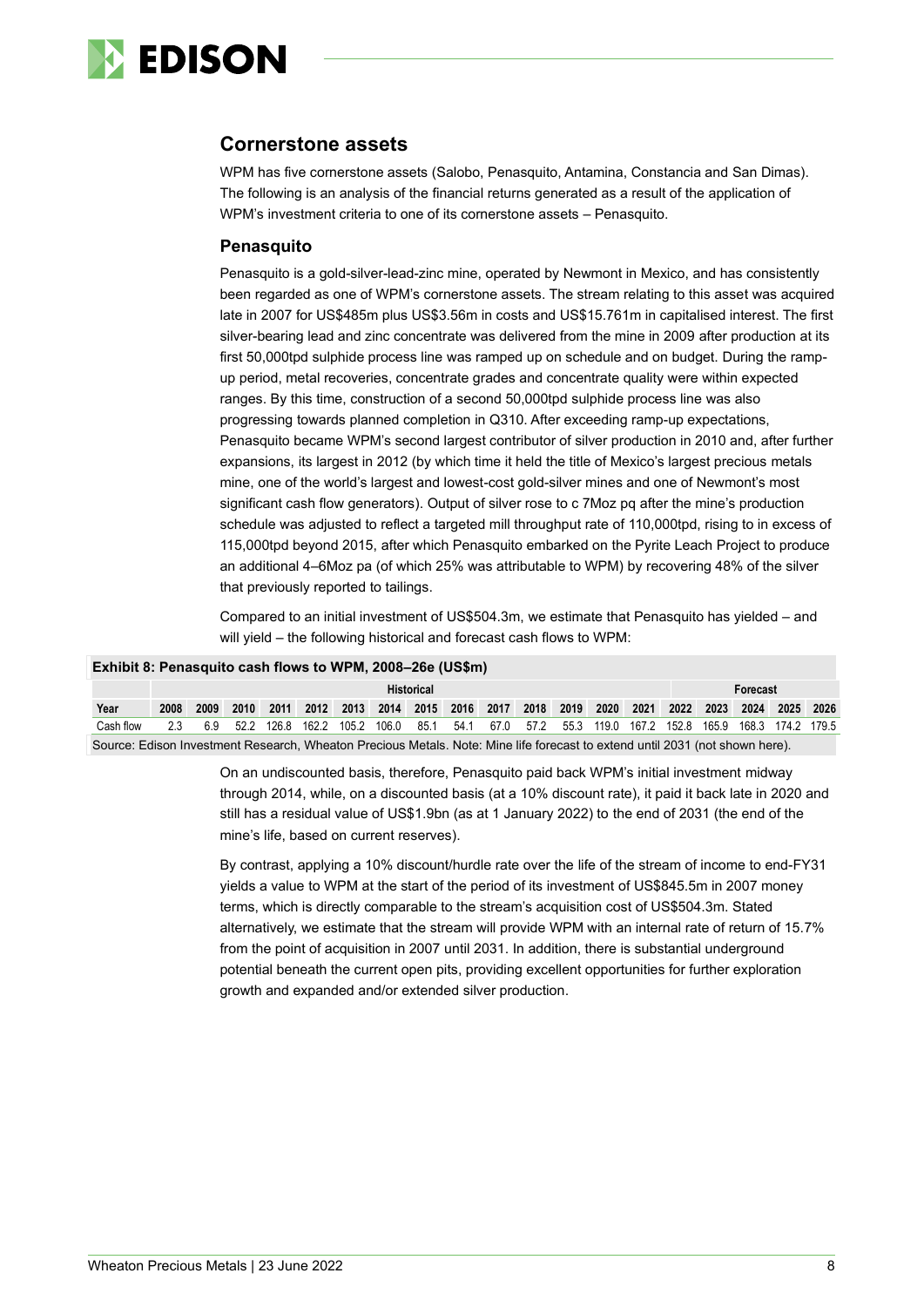

## **WPM's assets**

WPM currently has agreements over more than 30 major metals streams, summarised in Exhibit 9 below.

| Asset                      | Owner/operator        | Location        | Attributable production to<br>be purchased (%) | Per ounce cash<br>payment* (US\$/oz) | Term of<br>agreement | Date of original<br>contract |
|----------------------------|-----------------------|-----------------|------------------------------------------------|--------------------------------------|----------------------|------------------------------|
| Gold                       |                       |                 |                                                |                                      |                      |                              |
| Salobo                     | Vale                  | Brazil          | 75                                             | 416                                  | Life of mine         | Feb 2013                     |
| Constancia                 | Hudbay                | Peru            | 50                                             | 412                                  | Life of mine         | Aug 2012                     |
| San Dimas                  | <b>First Majestic</b> | Mexico          | Variable                                       | 618                                  | Life of mine         | Oct 2004                     |
| Sudbury                    | Vale                  | Canada          | 70                                             | 400                                  | 20 years             | Feb 2013                     |
| Stillwater                 | Sibanye               | <b>USA</b>      | 100                                            | 18% of spot                          | Life of mine         | Jul 2018                     |
| Other gold                 |                       |                 |                                                |                                      |                      |                              |
| Minto                      | Pembridge             | Canada          | 100                                            | 65% of spot                          | Life of mine         | <b>Nov 2008</b>              |
| Rosemont                   | Hudbay                | <b>USA</b>      | 100                                            | 450                                  | Life of mine         | Feb 2010                     |
| 777                        | Hudbay                | Canada          | 50                                             | 429                                  | Life of mine         | Aug 2012                     |
| Marmato                    | Aris                  | Colombia        | 6.5                                            | 18% of spot                          | Life of mine         | Nov 2020                     |
| Santo Domingo              | Capstone              | Chile           | 100                                            | 18% of spot                          | Life of mine         | Mar 2021                     |
| Fenix                      | Rio <sub>2</sub>      | Chile           | 6                                              | 18% of spot                          | Life of mine         | Nov 2021                     |
| Blackwater                 | Artemis               | Canada          | 8                                              | 35% of spot                          | Life of mine         | Dec 2021                     |
| Marathon                   | Generation            | Canada          | 100                                            | 18% of spot                          | Life of mine         | Dec 2021                     |
| Curipamba                  | Adventus              | Ecuador         | 50                                             | 18% of spot                          | Life of mine         | Jan 2022                     |
| Goose                      | Sabina                | Canada          | 4.15                                           | 18% of spot                          | Life of mine         | Feb 2022                     |
|                            |                       |                 |                                                |                                      |                      |                              |
| Silver                     |                       |                 |                                                |                                      |                      |                              |
| Penasquito                 | Newmont               | Mexico          | 25                                             | 4.36                                 | Life of mine         | <b>Jul 2007</b>              |
| Antamina***                | Glencore              | Peru            | 33.75 then 22.5                                | 20% of spot                          | Life of mine         | Nov 2015                     |
| Constancia                 | Hudbay                | Peru            | 100                                            | 6.08                                 | Life of mine         | Aug 2012                     |
| Pascua-Lama                | <b>Barrick</b>        | Chile/Argentina | 25                                             | 3.90                                 | Life of mine         | Sep 2009                     |
| Other silver               |                       |                 |                                                |                                      |                      |                              |
| Los Filos                  | Equinox               | Mexico          | 100                                            | 4.53                                 | 25 years             | Oct 2004                     |
| Zinkgruvan                 | Lundin                | Sweden          | 100                                            | 4.53                                 | Life of mine         | Dec 2004                     |
| Yauliyacu                  | Glencore              | Peru            | 1.5Moz + 50% of excess                         | **8.98                               | Life of mine         | Mar 2006                     |
| Stratoni                   | Eldorado              | Greece          | 100                                            | 11.54                                | Life of mine         | Apr 2007                     |
| Neves-Corvo                | Lundin                | Portugal        | 100                                            | 4.38                                 | 50 years             | Jun 2007                     |
| Aljustrel                  | Almina                | Portugal        | 100                                            | 50% of spot                          | 50 years             | Jun 2007                     |
| Keno Hill                  | Alexco                | Canada          | 25                                             | Variable                             | Life of mine         | Oct 2008                     |
| Minto                      | Pembridge             | Canada          | 100                                            | 4.35                                 | Life of mine         | Nov 2008                     |
| Rosemont                   | Hudbay                | <b>USA</b>      | 100                                            | 3.90                                 | Life of mine         | Feb 2010                     |
| 777                        | Hudbay                | Canada          | 100                                            | 6.32                                 | Life of mine         | Aug 2012                     |
| Loma de La Plata (Navidad) | Pan American          | Argentina       | 12.5                                           | 4.00                                 | Life of mine         | Not finalised                |
| Marmato                    | Aris                  | Colombia        | 100                                            | 18% of spot                          | Life of mine         | Nov 2020                     |
| Cozamin                    | Capstone              | Mexico          | 50                                             | 10% of spot                          | Life of mine         | Dec 2020                     |
| Blackwater                 | Artemis               | Canada          | 50                                             | 18% of spot                          | Life of mine         | Dec 2021                     |
| Curipamba                  | Adventus              | Ecuador         | 75                                             | 18% of spot                          | Life of mine         | Jan 2022                     |
| Palladium                  |                       |                 |                                                |                                      |                      |                              |
| Stillwater                 | Sibanye               | <b>USA</b>      | 4.4                                            | 18% of spot                          | Life of mine         | Jul 2018                     |
| Cobalt                     |                       |                 |                                                |                                      |                      |                              |
| Voisey's Bay               | Vale                  | Canada          | 42.4                                           | 18% of spot                          | Life of mine         | Jun 2018                     |
| Platinum                   |                       |                 |                                                |                                      |                      |                              |
| Marathon                   | Generation            | Canada          | 22                                             | 18% of spot                          | Life of mine         | Dec 2021                     |

Source: Wheaton Precious Metals, Edison Investment Research. Note: Most recent published terms. \*Historical fixed cost contracts subject to an annual inflationary adjustment with the exception of Loma de La Plata and Sudbury. \*\*Variable. \*\*\*WPM is entitled to 33.75% of silver production at Antamina until 140Moz have been delivered and 22.5% thereafter, for a 50-year term that can be extended in increments of 10 years at the company's discretion.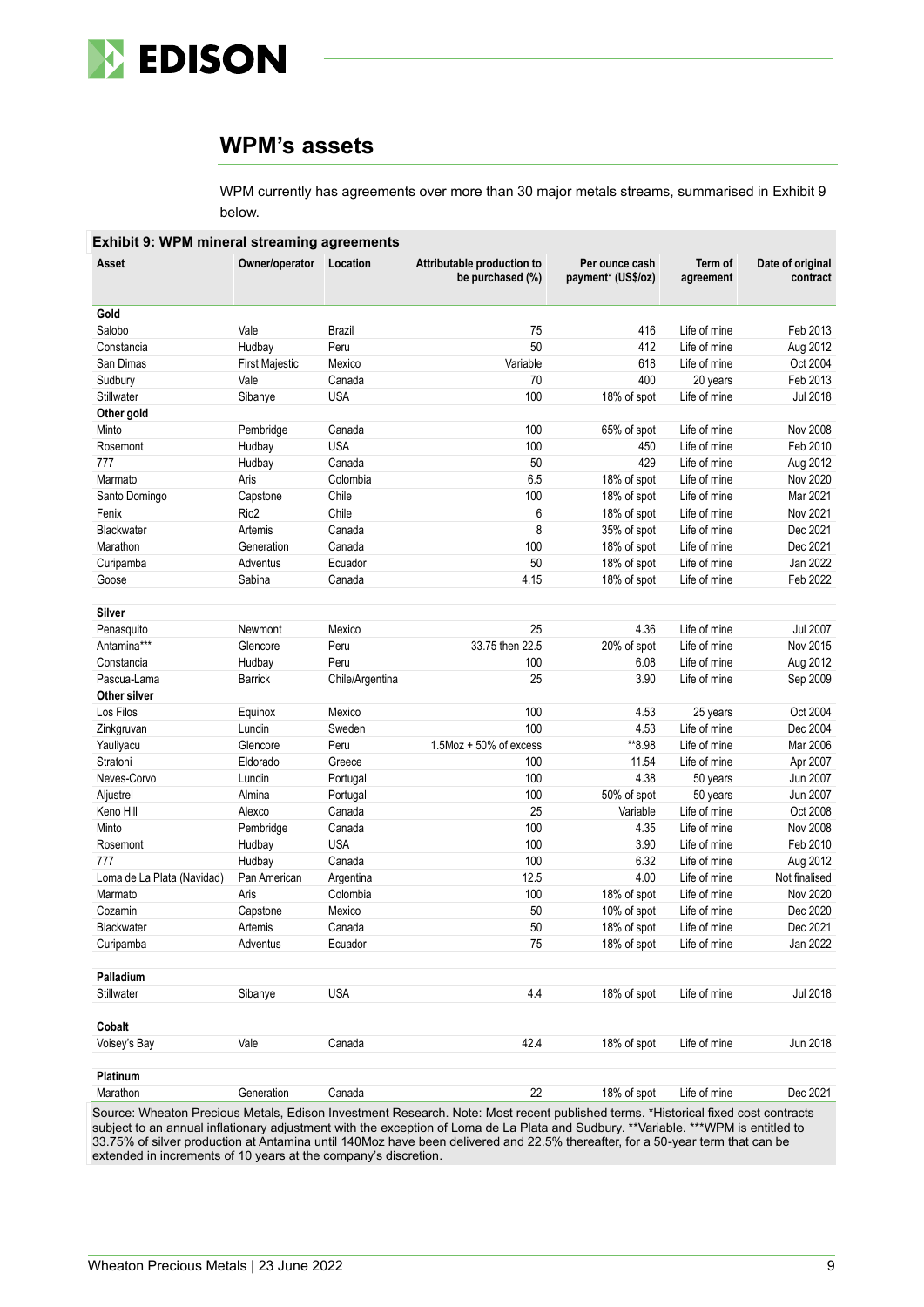

Readers should note that, while the above table is accurate at the time of publication, in reality an increasing number of WPM's precious metals purchase agreements (PMPA) have terms that vary, albeit not so much that they change the fundamental economic nature of the underlying contract. WPM's PMPA with Adventus regarding the Curipamba project in Ecuador, announced on 17 January 2022, is a case in point:

Under the PMPA, WPM will purchase 50% of Curipamba's payable gold production until 145,000oz have been delivered, thereafter dropping to 33% of payable gold production for the life of the mine and 75% of the payable silver production until 4.6Moz have been delivered, thereafter dropping to 50% for the life of mine. Under the terms of the agreement, WPM is committed to pay Adventus a total upfront cash consideration of US\$175.5m, of which US\$13m is available pre-construction and US\$0.5m will be paid to support certain local community development initiatives around Curipamba. The remainder will be payable in four staged instalments during construction, subject to various customary conditions being satisfied. In addition, WPM will make ongoing production payments for the gold and silver ounces delivered equal to 18% of the spot prices of gold and silver until the aggregate value of gold and silver delivered, net of the production payment, is equal to the upfront consideration of US\$175.5m, at which point the production payment will increase to 22% of the spot prices.

Contracts may vary in other respects. Almost all historical, fixed cost now have an inflationary clause included in their contracts, for example typically that the production payment will increase by 1% per annum.

In addition, WPM has a number of early deposit mineral stream agreements with counterparties. These represent agreements relative to early stage development projects whereby WPM can choose not to proceed with the agreement once certain documentation has been received, including (but not limited to) feasibility studies, environmental studies and impact assessment studies. At the current time, these include:

| <b>EXIMPLE 10. WE'M GATLY DEPOSIT INTIGRAL SUBATLE AGREEMENTS</b> |                |          |                                                |             |                         |             |                      |                              |  |  |  |  |
|-------------------------------------------------------------------|----------------|----------|------------------------------------------------|-------------|-------------------------|-------------|----------------------|------------------------------|--|--|--|--|
| Asset                                                             | Owner/operator | Location | Attributable production to be<br>purchased (%) |             | Per ounce cash payment* |             | Term of<br>agreement | Date of original<br>contract |  |  |  |  |
|                                                                   |                |          | <b>Silver</b>                                  | <b>Gold</b> | <b>Silver</b>           | Gold        |                      |                              |  |  |  |  |
| Toroparu                                                          | GCM            | Guvana   | 50                                             | 10          | 3.90                    | 400         | Life of mine         | Nov 2013                     |  |  |  |  |
| Cotabambas                                                        | Panoro         | Peru     | 100                                            | 25          | 5.90                    | 450         | Life of mine         | Mar 2016                     |  |  |  |  |
| Kutcho                                                            | Kutcho         | Canada   | 100                                            | 100         | 20% of spot             | 20% of spot | Life of mine         | Dec 2017                     |  |  |  |  |

#### **Exhibit 10: WPM early deposit mineral stream agreements**

Source: Wheaton Precious Metals, Edison Investment Research. Note: \*Subject to an annual inflationary adjustment.

Finally, WPM has two royalty interests:

- On 5 January 2021, the company paid US\$3.0m for an existing 2.0% net smelter return royalty interest on the first 600,000oz of gold mined from ore extracted from the Brewery Creek quartz mineral claims located in the Yukon Territories (Canada), owned by Golden Predator (a subsidiary of Sabre Gold Mines) and a 2.75% net smelter royalty thereafter.
- A 0.5% net smelter return royalty interest with Chesapeake Gold in the Metates properties in Mexico for the life of the mine. Note that the company also has the right of first refusal on any silver streaming, royalty or any other transaction on the Metates properties.

In contrast to its other agreements however, to date, neither revenue nor depletion have yet been recognised with respect to either of these royalty agreements.

## **Market potential**

WPM is ostensibly a precious metals streaming company (plus one cobalt stream). Considering only the silver component of its investible universe, WPM estimates the size of the potential market open to it to be the lower half of the cost curve of the 70% of global silver production of c 1,092Moz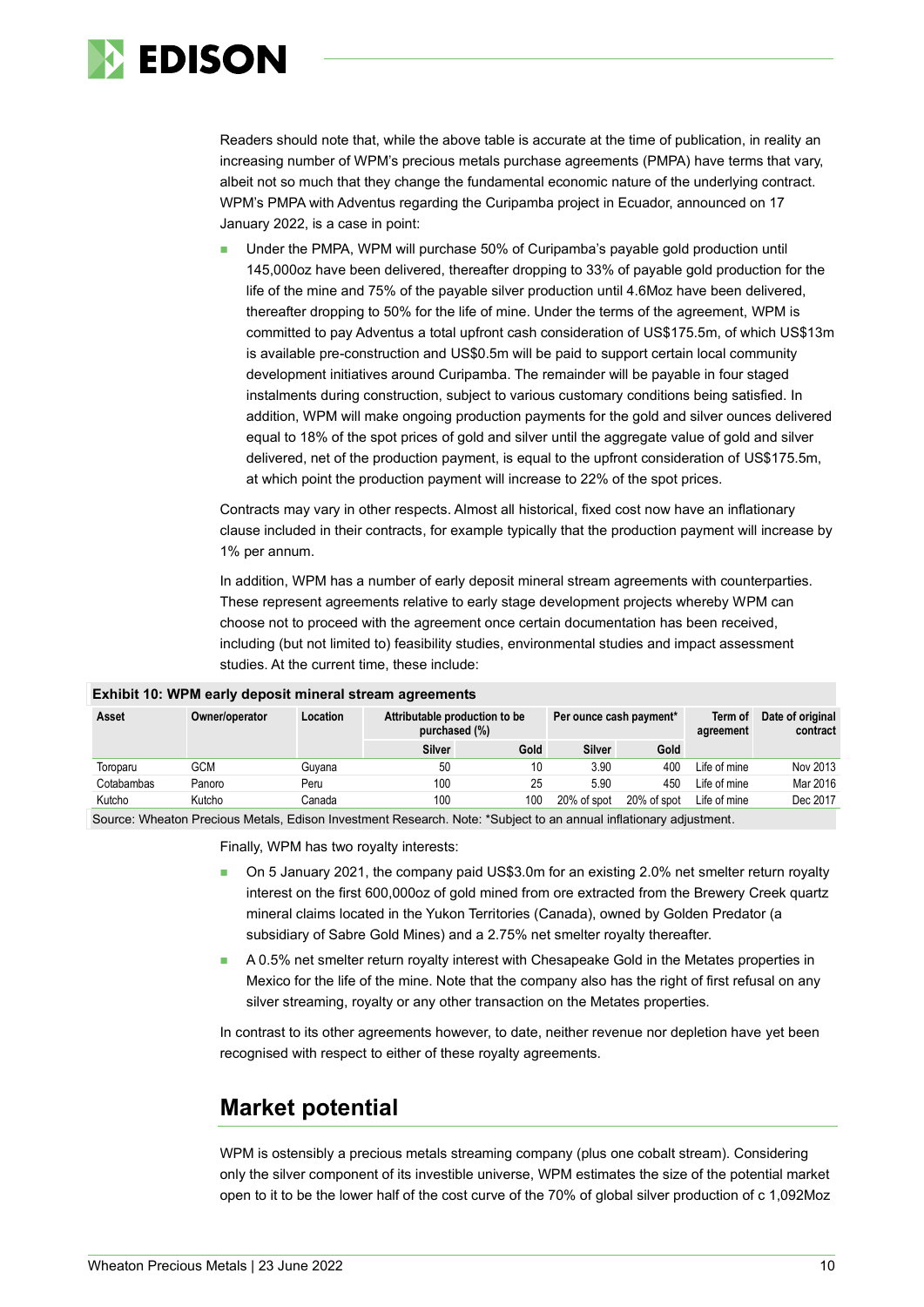

that is forecast to be produced in CY22 (source: the Silver Institute) as a by-product of either gold or base metal mines (ie approximately 382Moz pa). This compares with WPM's production in FY21 of 26.0Moz silver – that is, WPM estimates that, to date, it has penetrated less than 7% of its potential market. Inevitably, WPM's investible universe may be further refined by the requirement for the operations to be located in good mining jurisdictions, with relatively low political risk. Nevertheless, such figures serve to illustrate the fact that WPM's marketplace is very far from being either saturated or mature.

Similarly, considering only the gold component of its investible universe, WPM's potential market may be considered to be at least the lower half of the cost curve of the 33% of global gold production of 114.5Moz that was produced in CY21 (source: World Gold Council) as a by-product of other metal mines (ie approximately 18.9Moz pa), which compares with WPM's production in FY21 of 342.5koz gold (ie just 1.8% of its potential market).

Within this context, WPM effectively has two types of client within the mining industry: those seeking 'balance sheet repair' and those seeking 'development'. The former tend to be larger in size (eg representing streams in excess of US\$1bn in value) but less numerous. Until recently, the majority of new business offered to WPM has been of this type. Recently, however, WPM reports that it has observed a shift to the latter. Typically, these 'development' opportunities are smaller than 'balance sheet repair' type opportunities (eg in the range US\$100–400m), but more numerous (WPM estimates that it has seen at least 150 such opportunities over the past three to four years).

## **FY22 and five-year and 10-year guidance**

WPM has provided a detailed production outlook for FY22 as well as longer-term guidance to FY31. This is summarised below and compared with Edison's equivalent forecasts (now including Marathon, Curipamba and Goose, but not yet Fenix, which, at the current time, is non-binding):

#### **Exhibit 11: WPM precious metals production – Edison forecasts cf guidance**

|                                         | FY <sub>22e</sub> | Implied *FY23-26 average | FY22-31 average |
|-----------------------------------------|-------------------|--------------------------|-----------------|
| <b>Current Edison forecast</b>          |                   |                          |                 |
| Silver production (Moz)                 | 23.7              |                          |                 |
| Gold production (koz)                   | 349.4             |                          |                 |
| Cobalt production (klb)                 | 1.274             |                          |                 |
| Palladium production (koz)              | 19                |                          |                 |
| Gold equivalent (koz)                   | 710.2             | 871                      | 849             |
| WPM updated guidance                    |                   |                          |                 |
| Silver production (Moz)                 | $23.0 - 25.0$     |                          |                 |
| Gold production (koz)                   | 350-380           |                          |                 |
| Cobalt & palladium production (koz AuE) | 44-48             |                          |                 |
| Palladium production (koz)              | N/A               |                          |                 |
| Gold equivalent (koz)                   | 700-760           | 880                      | 910             |

Source: WPM, Edison Investment Research forecasts. Note: \*Edison forecasts include Salobo III from FY23e and Rosemont from FY26e.

WPM's updated five-year and 10-year guidance is based on standardised pricing assumptions of US\$1,800/oz Au, US\$24.00/oz Ag (cf US\$25.00/oz previously), US\$2,100/oz palladium (cf US\$2,300/oz previously) and US\$33.00/lb cobalt (cf US\$17.75/lb previously). Of note in this context is an implied gold/silver ratio of 75x, which compares with its current ratio of 86.2x and a long-term average of 61.5x (since gold was demonetised in August 1971). Self-evidently, at the standardised prices indicated, our gold equivalent production forecast of 710.2koz AuE for FY22e lies well within WPM's guidance range of 700–760koz AuE.

Otherwise, readers will note that Edison's medium-term production forecasts are within 2% of WPM's (implied) guidance for the period FY23–26 and within 7% of its longer-term guidance for FY22–31 (albeit this estimate necessarily excludes potential future stream acquisitions).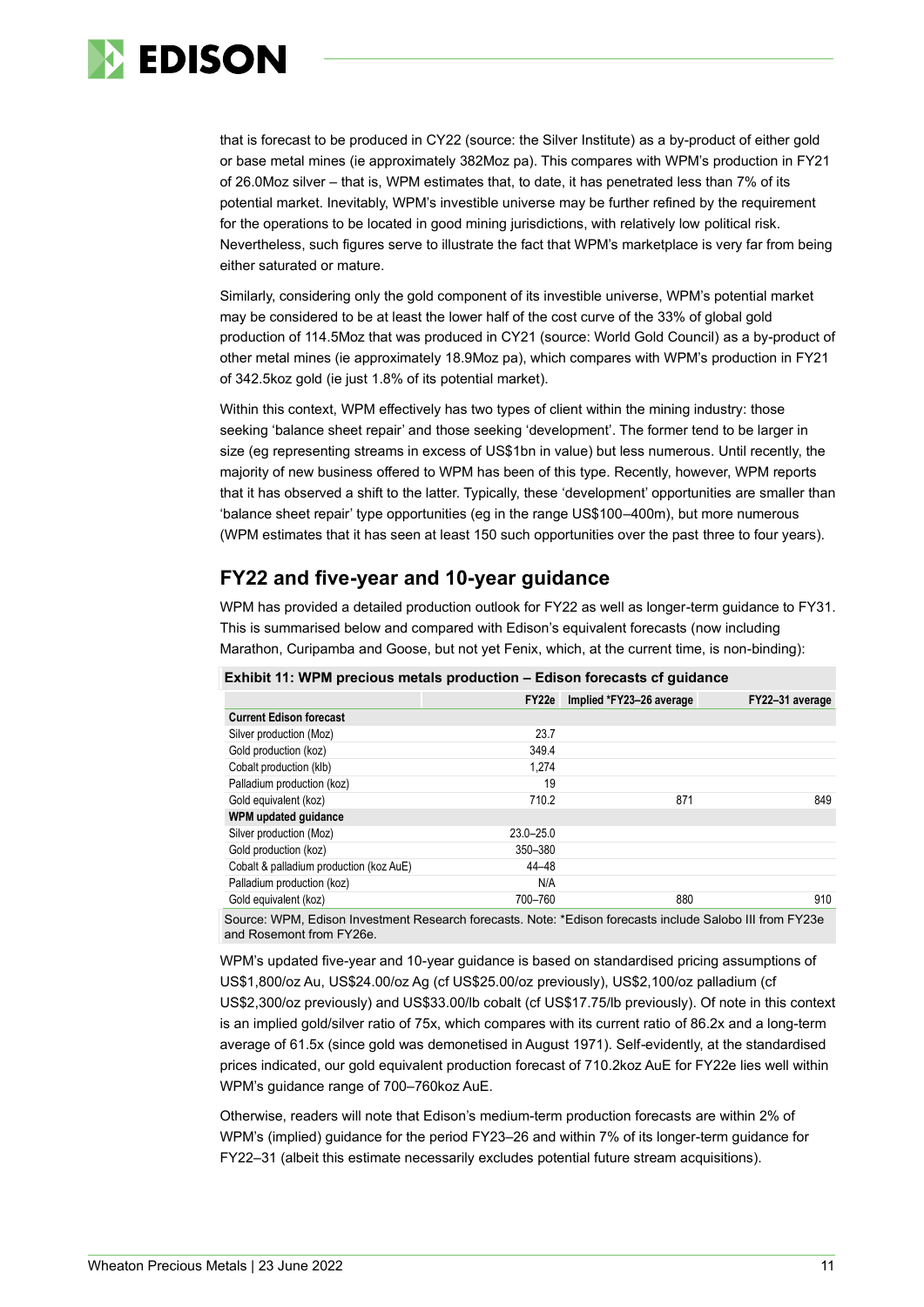

## **Short-term organic growth opportunities**

In the short term, First Majestic is in the process of increasing production at San Dimas by restarting mining operations at the past-producing Tayoltita mine to add another 300tpd (12%) to throughput. In addition, it is investigating installing a 3,000tpd high-intensity grinding mill circuit and an autogenous grinding mill to improve recoveries and reduce operating costs. Production of palladium and gold at Stillwater (operated by Sibanye-Stillwater) will similarly increase under the influence of the Fill-the-Mill project at East Boulder (although the Blitz project has now been delayed by two years, to 2024, following the suspension of growth capital activities owing to COVID-19).

## **Longer-term outlook**

### **Salobo**

On 24 October 2018, Vale announced the approval of the Salobo III brownfields mine expansion, intended to increase processing capacity at Salobo from 24Mtpa to 36Mtpa, with start-up at that point scheduled for H222 and an estimated ramp-up time of 15 months. According to its agreement with Vale, depending on the grade of the material processed, WPM will be required to make a payment to Vale for this expansion, which WPM estimates will be in the range US\$550–670m in FY23, in return for which it will be entitled to its full 75% attributable share of expanded gold production. This compares to WPM's purchase of a 25% stream from Salobo in August 2016 for a consideration of US\$800m (see our note [Going for gold,](https://www.edisoninvestmentresearch.com/research/report/silver-wheaton19/preview/) published on 30 August 2016), the US\$900m it paid for a similar stream in March 2015 (when the gold price averaged US\$1,179/oz) and the US\$1.33bn it paid for its original 25% stream in February 2013.

According to Vale's Q122 performance report, the Salobo III mine expansion is now 90% complete (see Exhibit 2) and remains on schedule for start-up in H222 (probably Q422). Once Salobo III has been completed, however, WPM believes reserves and resources could support a further 33% capacity increase at Salobo, from 90ktpd to 120ktpd (denoted Salobo IV). In addition to its longterm underground mining potential, WPM believes such an expansion could still be supported by output from the open pit. Under the terms of its agreement with Vale, there would be no additional payment due from WPM in respect of this expansion, although Vale could exercise a right to alter the timing of the incremental payment due for Salobo III.

### **Pascua-Lama**

WPM's contract with Barrick provided for a completion test that, if unfulfilled by 30 June 2020, would result in WPM being entitled to the return of its upfront cash consideration of US\$625m less a credit for any silver delivered up to that date from three other Barrick mines (at which point it would have no further streaming interest in the mine). Given the test was unfulfilled, WPM had the right to an estimated US\$252.3m (the carrying value of Pascua-Lama in WPM's accounts) repayment from Barrick in FY20. Given the long-term optionality provided by the Pascua-Lama project, however, WPM instead opted not to enforce the repayment of its entitlement and to instead maintain its streaming interest in the project (which was originally expected to deliver an attributable 1.7–12.0Moz silver pa, averaging 5.2Moz Ag pa, to WPM at a cost of US\$3.90/oz inflating at 1% per year).

### **Rosemont**

Another major project with which WPM has a streaming agreement for attributable gold and silver production is Rosemont copper in Arizona.

Rosemont is near a number of large porphyry-type producing copper mines and will be one of the largest copper mines in the United States, with initial output of c 86,000t copper per year from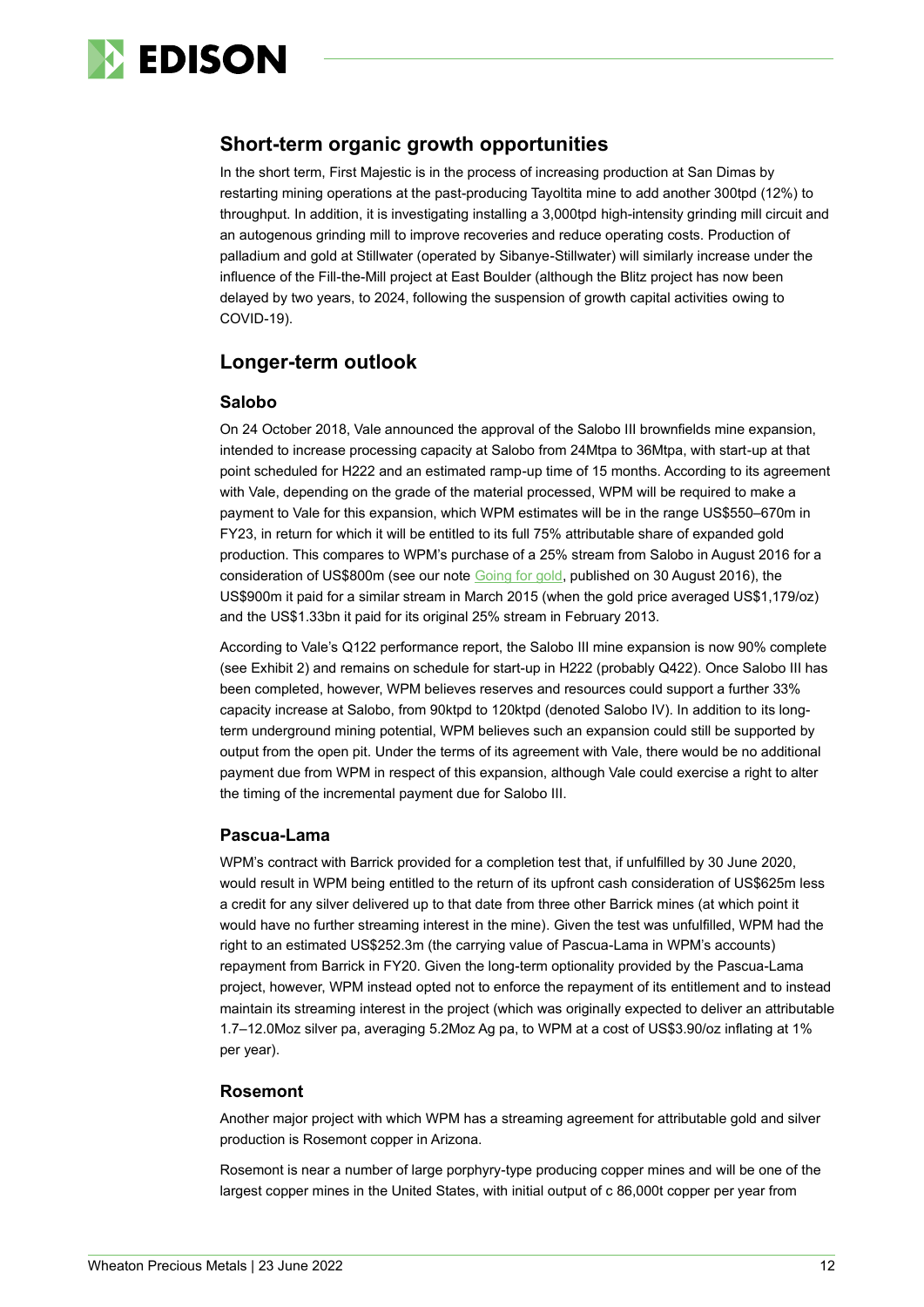

mined sources, accounting for c 8% of total US copper production, rising to c 101,000tpa after 16 years. Total by-product production of silver attributable to WPM is estimated to be c 1.7Moz Ag pa for Phase I, followed by c 2.4Moz Ag pa for Phase II.

Rosemont's operator, Hudbay, received both a Mine Plan of Operations from the US Forest Service and a Section 404 Water Permit from the US Army Corps of Engineers in March 2019, which was effectively the final material administrative step before the mine could start development. Subsequently, Hudbay indicated it would seek board approval to start construction work by the end of CY19, which would have enabled first production 'by the end of 2022'. In the meantime, it started early works to run concurrently with financing activities (including a potential joint venture partner).

On 31 July 2019, however, the US District Court for the District of Arizona issued a ruling relating to a number of lawsuits challenging the US Forest Service's issuance of the Final Record of Decision effectively halting construction, saying that:

- the US Forest Service 'abdicated its duty to protect the Coronado National Forest' when it failed to consider whether the mining company held valid unpatented mining claims; and
- ◼ the Forest Service had 'no factual basis to determine that Rosemont had valid unpatented mining claims' on 2,447 acres and the claims were invalid under the Mining Law of 1872.

Hudbay responded by saying that it believed the ruling to be without precedent and that the court had misinterpreted federal mining laws and Forest Service regulations as they applied to Rosemont. It pointed out that the Forest Service issued its decision in 2017 after a 'thorough process of 10 years involving 17 co-operating agencies at various levels of government, 16 hearings, over 1,000 studies, and 245 days of public comment resulting in more than 36,000 comments' and with a long list of studies that have examined the potential effects of the proposed mine on the environment. Hudbay also pointed out that various agencies had accepted the company could operate the mine in compliance with environmental laws. As a result, Hudbay appealed the ruling to the Ninth Circuit Court of Appeals, which was delivered on 24 May 2022 to the effect that it affirmed the US District Court for the District of Arizona's decision in July 2019. In the decision, the Court of Appeals agreed with the District Court's ruling that the US Forest Service had relied on incorrect assumptions regarding its legal authority and the validity of Rosemont's unpatented mining claims in the issuance of Rosemont's Final Environmental Impact Statement. Hudbay is in the process of reviewing the decision.

In the meantime however, Hudbay has continued to explore in and around the area of the mine and, on 22 September 2021, announced the intersection of additional high-grade copper sulphide and oxide mineralisation predominantly located on its wholly owned patented mining claims (denoted Copper World). To date, seven deposits have been identified at Copper World with a combined strike length of over 7km and, on 15 December 2021, Hudbay announced a maiden mineral resource at Copper World of 272Mt in the indicated category and 142Mt in the inferred category, both at an average grade of 0.36% copper. The mineralisation consists of both skarn and porphyry copper sulphides with a significant oxidised component along a regional fault along the west side of the Rosemont, Bolsa and Broad Top Butte deposits known as the Backbone Fault. As a consequence of this exploration, it was determined that approximately 33Mt of inferred mineral resources at the Bolsa deposit, which were previously considered to be waste in the resource pit shell used for Rosemont's NI 43-101 feasibility study, could now potentially be converted into reserves, which would result in less waste being mined at Rosemont, thereby reducing costs and energy consumption per tonne of ore mined. In addition, the Rosemont deposit also contains oxide mineralisation that was previously classified as waste, which could be processed with the oxide mineralisation at Copper World, and it is expected that further synergies will be identified as Hudbay continues to close the drilling gap between Bolsa and Rosemont. Note, the Copper World discovery is included in WPM's area of interest under its PMPA with Hudbay.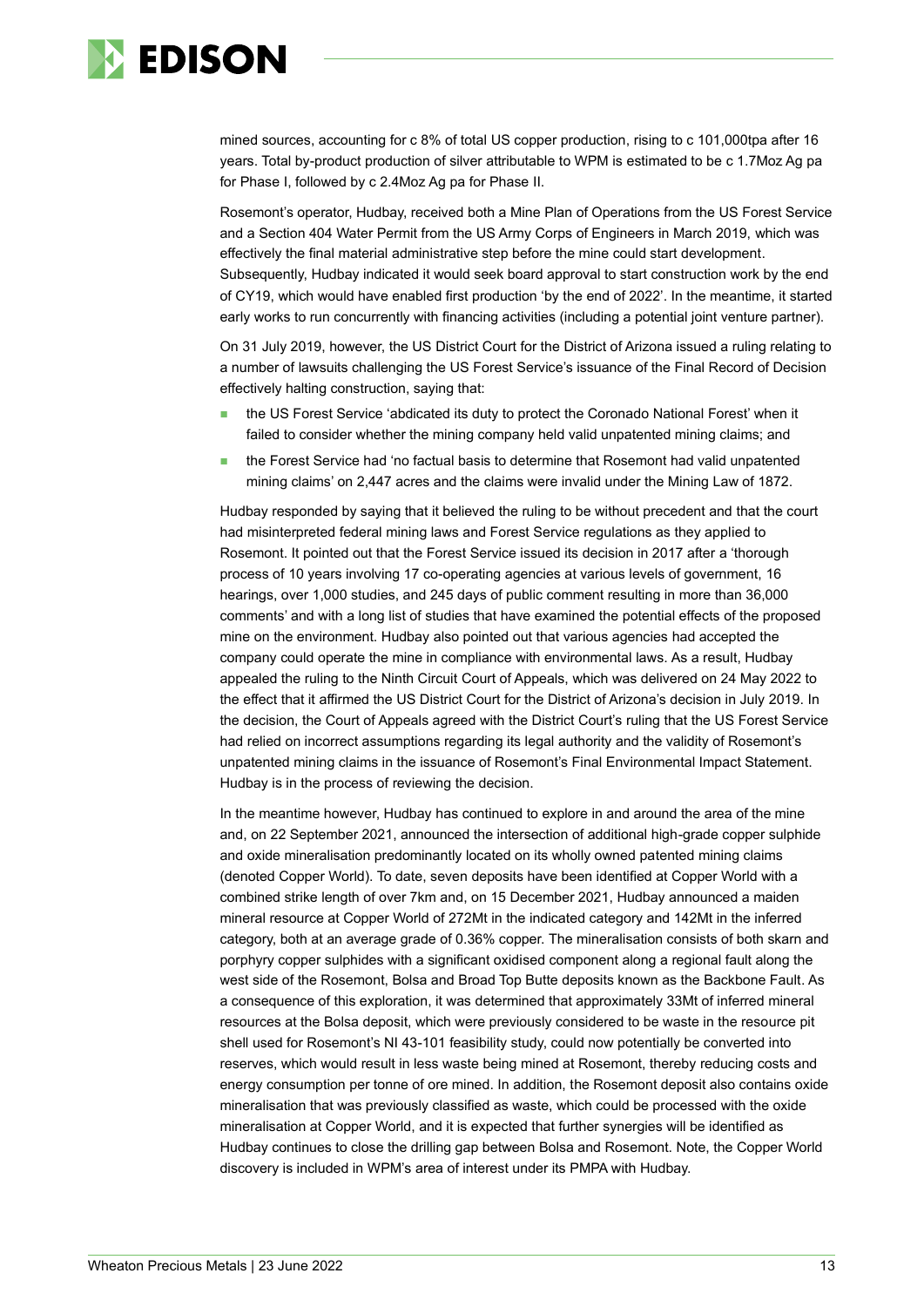

As a result of these discoveries, Hudbay has adjusted its plan to develop the district. Among other things, it has now acquired a private land package totalling approximately 4,500 acres to support an operation on private lands. The initial technical studies for Copper World were incorporated into a preliminary economic assessment (PEA) investigating the development of the Copper World deposits in conjunction with an alternative plan for the Rosemont deposit, which was announced to the market on 8 June, and proposed a two-phase mine plan to develop the project. The first phase of the mine plan requires only state and local permits and reflects an approximate 16-year mine life. The second phase then extends the mine life to 44 years and incorporates an expansion onto federal lands to mine the entire Rosemont and Copper World deposits. The second phase of the mine plan would be subject to the federal permitting process and the company expects that it will be able to pursue the federal permits within the constraints imposed by the courts' most recent legal decisions if any subsequent appeals are not successful.

Within this context, on 24 May, Hudbay received a favourable decision from the US District Court for the District of Arizona on all issues relating to the development of Copper World, including that Copper World and Rosemont are not connected under the National Environmental Policy Act (NEPA) and, therefore, that the Army Corps of Engineers (ACOE) does not have an obligation to include Copper World as part of its NEPA review of Rosemont. The District Court also granted Hudbay's motion to dismiss the Copper World preliminary injunction request filed by the plaintiffs in the two lawsuits challenging the Section 404 Clean Water Act permit for Rosemont on the basis that the lawsuits were moot after the company surrendered its 404 permit back to the ACOE in April 2022. The ACOE has never determined that there are jurisdictional waters of the US on the Copper World site and Hudbay has independently concluded through its own scientific analysis that there are no such waters in the area. In this respect, Hudbay believes the District Court's decision, together with the 12 May decision, clarifies the permitting path for Copper World, including the requirements to receive federal permits for the second phase only under existing mining regulations.

Resources were reported to have expanded materially to 792Mt in the measured category, 381Mt in the indicated category and 262Mt in the inferred category at the time Hudbay's PEA at an average grade of 0.40% copper. In April 2022, the company commenced early works at Copper World with initial grading and clearing activities at site. It expects to advance a pre-feasibility study (PFS) for Phase I of the Copper World project in H222, which will focus on converting the remaining inferred mineral resources to measured and indicated status and the evaluation of many of the project's optimisation and upside opportunities. It will then complete a definitive feasibility study (DFS) as well as receiving all required state and local permits during 2023, while simultaneously evaluating a variety of financing options, including a potential minority joint venture partner, prior to project sanction potentially as early as 2024. In the meantime, it is continuing exploration and technical work at site with seven drill rigs conducting infill drilling to support the feasibility studies.

## **Other potential future growth opportunities**

At the time of its Q122 results, WPM reported that its corporate development team had been 'exceptionally busy'. While the majority of potential deals were reported to be with development companies in the US\$100–300m range (with fewer 'balance sheet repair' opportunities), it was also reported there had been a number of approaches made by producing companies for transactions to fund expansion and even to fund M&A activity. In the first instance, WPM would fund any such transactions via the US\$2bn available under its revolving credit facility, plus US\$376.2m in cash (at end-Q122) and, potentially, its US\$300m at-the-market equity programme.

While it is difficult, or impossible, to predict potential future stream acquisition targets with any degree of certainty, it is possible to highlight two that may be of interest to WPM in due course for which it already has strong, existing counterparty relationships: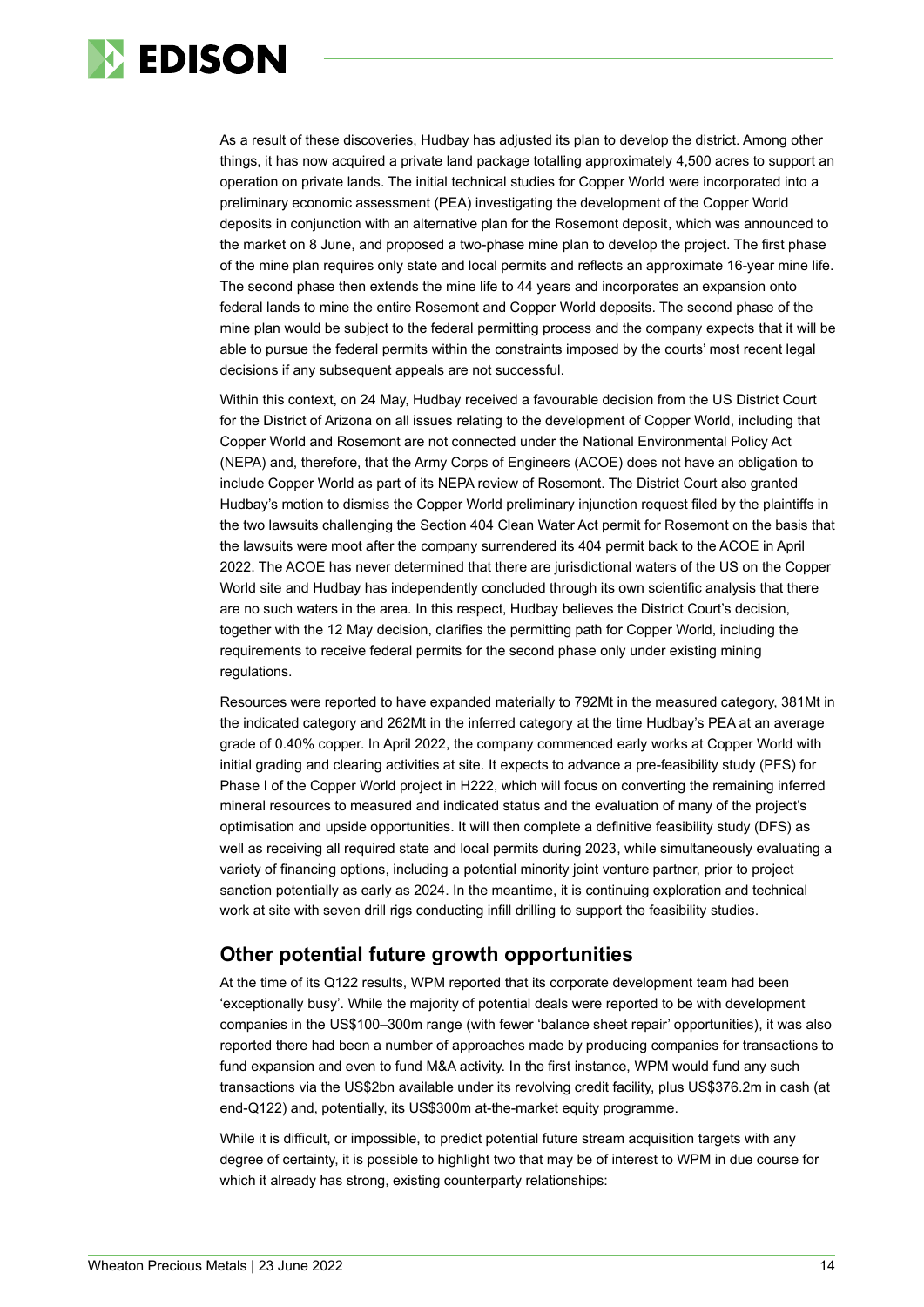

- the platinum group metal by-product stream at Sudbury (operated by Vale); and
- the 30% of the gold output at Constancia that is not currently subject to any streaming arrangement.

## **FY22 guidance and forecasts**

WPM's guidance for FY22 remains unchanged at 350–380koz of gold production, 23.0–25.0Moz of silver production and 44–48koz gold equivalent ounces in other metals to result in total gold equivalent production of 700–760koz for the year.

In the light of Q122 results, recent moves in metals prices, forex rates and WPM's share price, Edison has updated its quarterly estimates for WPM for FY22 as follows:

| <b>US\$000s</b>                    | Q122    | Q222e   | Q222e   | Q322e   | Q322e   | Q422e   | Q422e   | FY22e     | FY22e        |
|------------------------------------|---------|---------|---------|---------|---------|---------|---------|-----------|--------------|
| (unless otherwise stated)          |         | (prior) |         | (prior) |         | (prior) |         | (current) | (prior)      |
| Silver production (koz)            | 6,206   | 5,900   | 5,901   | 5,900   | 5,781   | 5,900   | 5,781   | 23,668    | 23,671       |
| Gold production (oz)               | 79,087  | 95,097  | 93,386  | 91,474  | 86,641  | 95,097  | 90,264  | 349,377   | 370,345      |
| Palladium production (koz)         | 4,488   | 4,750   | 4,750   | 4,750   | 4,750   | 4,750   | 4,750   | 18,738    | 19,000       |
| Cobalt production (klb)            | 234     | 347     | 347     | 347     | 347     | 347     | 347     | 1,274     | 1,386        |
| Silver sales (koz)                 | 5,553   | 5,900   | 5,901   | 5,900   | 5,781   | 5,900   | 5,781   | 23,015    | 23,564       |
| Gold sales (oz)                    | 77,901  | 95,065  | 93,354  | 91,442  | 86,609  | 95,065  | 90,232  | 348,095   | 364,857      |
| Palladium sales (oz)               | 4,075   | 4,731   | 4,731   | 4,731   | 4,731   | 4,731   | 4,731   | 18,268    | 18,924       |
| Cobalt sales (klb)                 | 511     | 347     | 347     | 347     | 347     | 347     | 347     | 1,551     | 1,361        |
| Avg realised Ag price (US\$/oz)    | 24.19   | 23.50   | 22.67   | 23.00   | 21.30   | 23.00   | 21.30   | 22.35     | 23.38        |
| Avg realised Au price (US\$/oz)    | 1,870   | 1,907   | 1,875   | 1,895   | 1,835   | 1,895   | 1,835   | 1,853     | 1,894        |
| Avg realised Pd price (US\$/oz)    | 2,339   | 2,275   | 2,090   | 2,255   | 1,887   | 2,255   | 1,887   | 2,041     | 2,278        |
| Avg realised Co price (US\$/lb)    | 34.61   | 37.07   | 35.03   | 37.06   | 32.65   | 37.06   | 32.65   | 33.84     | 36.29        |
| Avg Ag cash cost (US\$/oz)         | 5.10    | 5.60    | 5.16    | 5.58    | 5.09    | 5.58    | 5.10    | 5.11      | 5.60         |
| Avg Au cash cost (US\$/oz)         | 477     | 431     | 448     | 432     | 450     | 431     | 448     | 455       | 431          |
| Avg Pd cash cost (US\$/oz)         | 394     | 409     | 376     | 406     | 340     | 406     | 340     | 361       | 410          |
| Avg Co cash cost (US\$/lb)         | 5.76    | 6.67    | 6.31    | 6.67    | 5.88    | 6.67    | 5.88    | 5.93      | 6.53         |
| Sales                              | 307,244 | 343,542 | 330,781 | 332,482 | 302,293 | 339,348 | 308,941 | 1,249,259 | 1,334,651    |
| Cost of sales                      |         |         |         |         |         |         |         |           |              |
| Cost of sales, excluding depletion | 69,994  | 78,188  | 76,272  | 76,599  | 72,004  | 78,131  | 73,531  | 291,801   | 305,736      |
| Depletion                          | 57,402  | 75,262  | 64,880  | 71,552  | 61,532  | 75,262  | 65,488  | 249,303   | 292,775      |
| Total cost of sales                | 127,396 | 153,450 | 141,152 | 148,151 | 133,536 | 153,393 | 139,020 | 541,103   | 598,511      |
| Earnings from operations           | 179,848 | 190,092 | 189,629 | 184,332 | 168,757 | 185,955 | 169,921 | 708,156   | 736,140      |
| <b>Expenses and other income</b>   |         |         |         |         |         |         |         |           |              |
| - General and administrative**     | 20,118  | 15,840  | 12,325  | 16,965  | 16,965  | 16,965  | 16,965  | 66,374    | 69,175       |
| - Foreign exchange (gain)/loss     |         |         |         |         |         |         |         | 0         | $\Omega$     |
| - Net interest paid/(received)     | 1,422   | 1,262   | 1,220   | 1,266   | 1,216   | 1,255   | 1,200   | 5,058     | 5,076        |
| - Other (income)/expense           | 229     |         |         |         |         |         |         | 229       | $\mathbf{0}$ |
| Total expenses and other income    | 21,769  | 17,102  | 13,545  | 18,232  | 18,182  | 18,221  | 18,165  | 71,661    | 74,251       |
| Earnings before income taxes       | 158,079 | 172,990 | 176,084 | 166,100 | 150,576 | 167,734 | 151,756 | 636,495   | 661,889      |
| Income tax expense/(recovery)      | 72      | 250     | 250     | 250     | 250     | 250     | 250     | 822       | 1,000        |
| Marginal tax rate (%)              | 0.0     | 0.1     | 0.1     | 0.2     | 0.2     | 0.1     | 0.2     | 0.1       | 0.2          |
| Net earnings                       | 158,007 | 172,740 | 175,834 | 165,850 | 150,326 | 167,484 | 151,506 | 635,673   | 660,889      |
| Average no. shares in issue (000s) | 450,915 | 450,864 | 451,500 | 450,864 | 451,500 | 450,864 | 451,500 | 451,354   | 450,864      |
| Basic EPS (US\$)                   | 0.350   | 0.383   | 0.389   | 0.368   | 0.333   | 0.371   | 0.336   | 1.41      | 1.47         |
| Diluted EPS (US\$)                 | 0.350   | 0.373   | 0.379   | 0.358   | 0.324   | 0.361   | 0.326   | 1.37      | 1.43         |
| DPS (US\$)                         | 0.15    | 0.15    | 0.15    | 0.17    | 0.16    | 0.16    | 0.15    | 0.61      | 0.62         |

**Exhibit 12: WPM FY22 forecast, by quarter\***

Source: Edison Investment Research. Note: \*Excluding impairments, impairment reversals and exceptional items. \*\*Forecasts now include stock-based compensation costs. Totals may not add up owing to rounding.

> Our basic EPS forecast of US\$1.41/share for FY22 is little changed relative to our prior estimate of US\$1.47/share and is just 3.4% below the consensus forecast of US\$1.46/share (source: Refinitiv, 23 June 2022), albeit within a tightened range of analysts' expectations of US\$1.35–1.55 per share (cf US\$1.24–1.80/share on 4 May 2022 immediately prior to the company's Q122 results). Within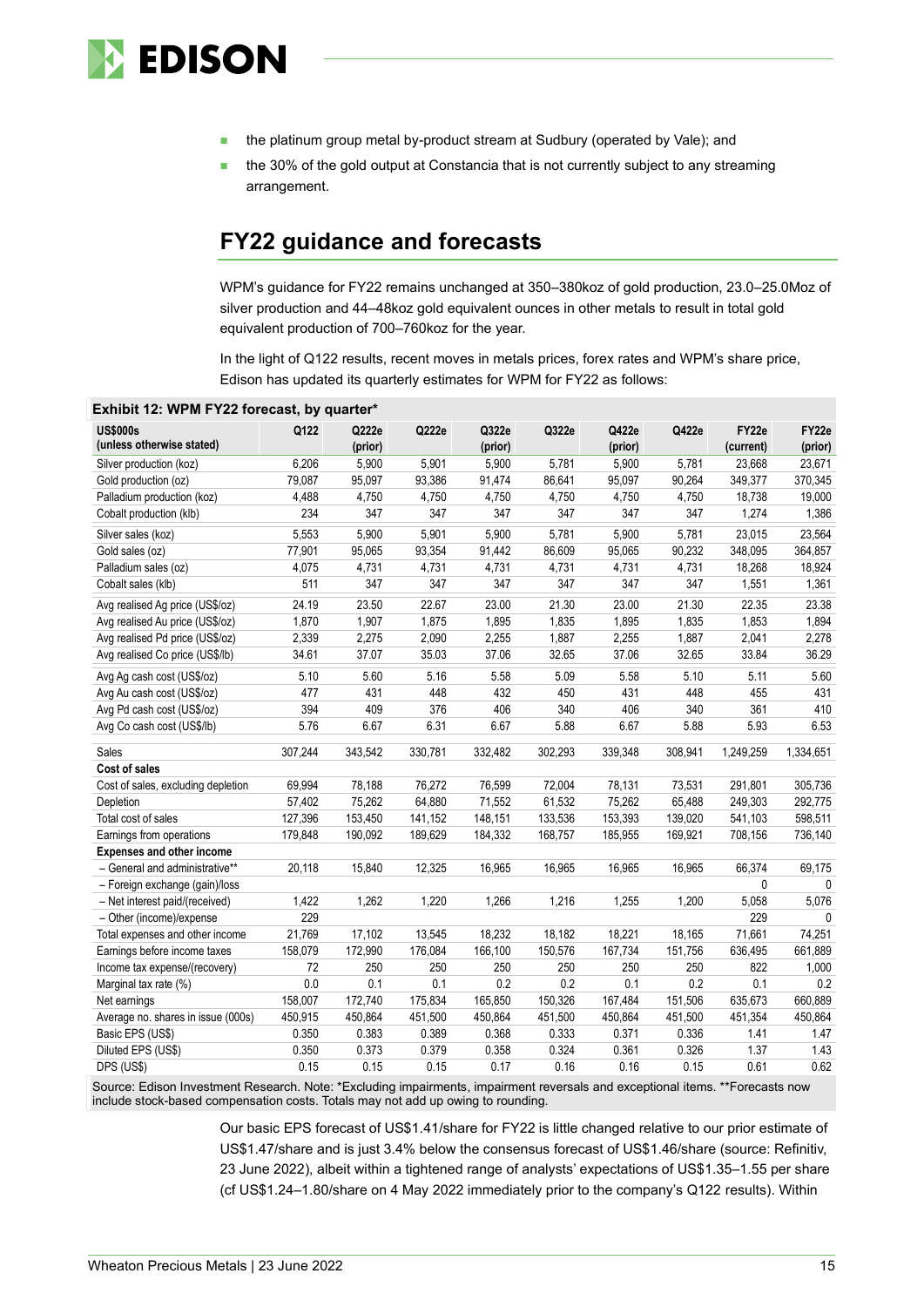

this context, it is worth noting that our gold and silver price forecasts for the remainder of the year are now US\$1,835/oz and US\$21.30/oz, respectively, which are those prevailing at the time of writing (cf US\$1,895/oz and US\$23.00/oz previously).

| Exhibit 13: WPM FY22 consensus EPS forecasts (US\$/share), by quarter |       |       |       |       |                     |                   |  |
|-----------------------------------------------------------------------|-------|-------|-------|-------|---------------------|-------------------|--|
|                                                                       | Q122  | Q222e | Q322e | Q422e | <b>Sum Q1-Q422e</b> | FY <sub>22e</sub> |  |
| Edison forecasts                                                      | 0.350 | 0.389 | 0.333 | 0.336 | 1.408               | l.41              |  |
| Mean consensus                                                        | 0.35  | 0.37  | 0.37  | 0.38  | 1.47                | 1.46              |  |
| High consensus                                                        | 0.35  | 0.42  | 0.39  | 0.43  | .59                 | 1.55              |  |
| Low consensus                                                         | 0.35  | 0.33  | 0.34  | 0.34  | 1.36                | 1.35              |  |
|                                                                       |       |       |       |       |                     |                   |  |

Source: Refinitiv, Edison Investment Research. Note: As at 23 June 2022.

## **Valuation**

## **Absolute**

WPM is a multi-asset company that has shown a willingness and desire to buy streams in the past to maintain production and maximise shareholder returns. As a result, rather than our customary method of discounting maximum potential dividends over the life of operations back to FY22, in the case of WPM (as with Newmont and Endeavour), we have introduced a new valuation methodology whereby we discount forecast cash flows back over five years from the start of FY22 and then apply an ex-growth terminal multiple to forecast cash flows in that year (ie FY26) based on an appropriate discount rate.

In this case, in the wake of Q122 results, our estimate of WPM's 'terminal' pre-financing cash flow in FY26 is US\$2.90/share, as shown below:



**Exhibit 14: WPM cash flow per share and related valuation (US\$/share), FY22–26**

Source: Edison Investment Research. Note: Valuation line assumes ex-growth cash flow per share growth rate of 4.0% pa post-FY26 in nominal terms, which equals the average US rate of CPI inflation since 1972 (ie 0% per annum growth in real terms).

Assuming 4% growth in nominal cash flows beyond FY26 (ie 0% growth in real cash flows) and applying a discount rate of 9.0% (being the expected long-term required nominal equity return), our terminal valuation of the company at end-FY26 is US\$59.98/share, or C\$77.83/share, which, when discounted back to FY22 in combination with intervening cash flows, results in a valuation at the start of FY22 of US\$43.49/share, or C\$56.43/share. However, this valuation is inherently conservative in that it is based on the assumption of zero growth in (real) cash flows beyond FY26. This is inconsistent with the gold price, which has risen at a compound average annual growth rate of 7.6% per annum since 1968 and at a simple average annual growth rate of 9.7% per annum (as depicted below).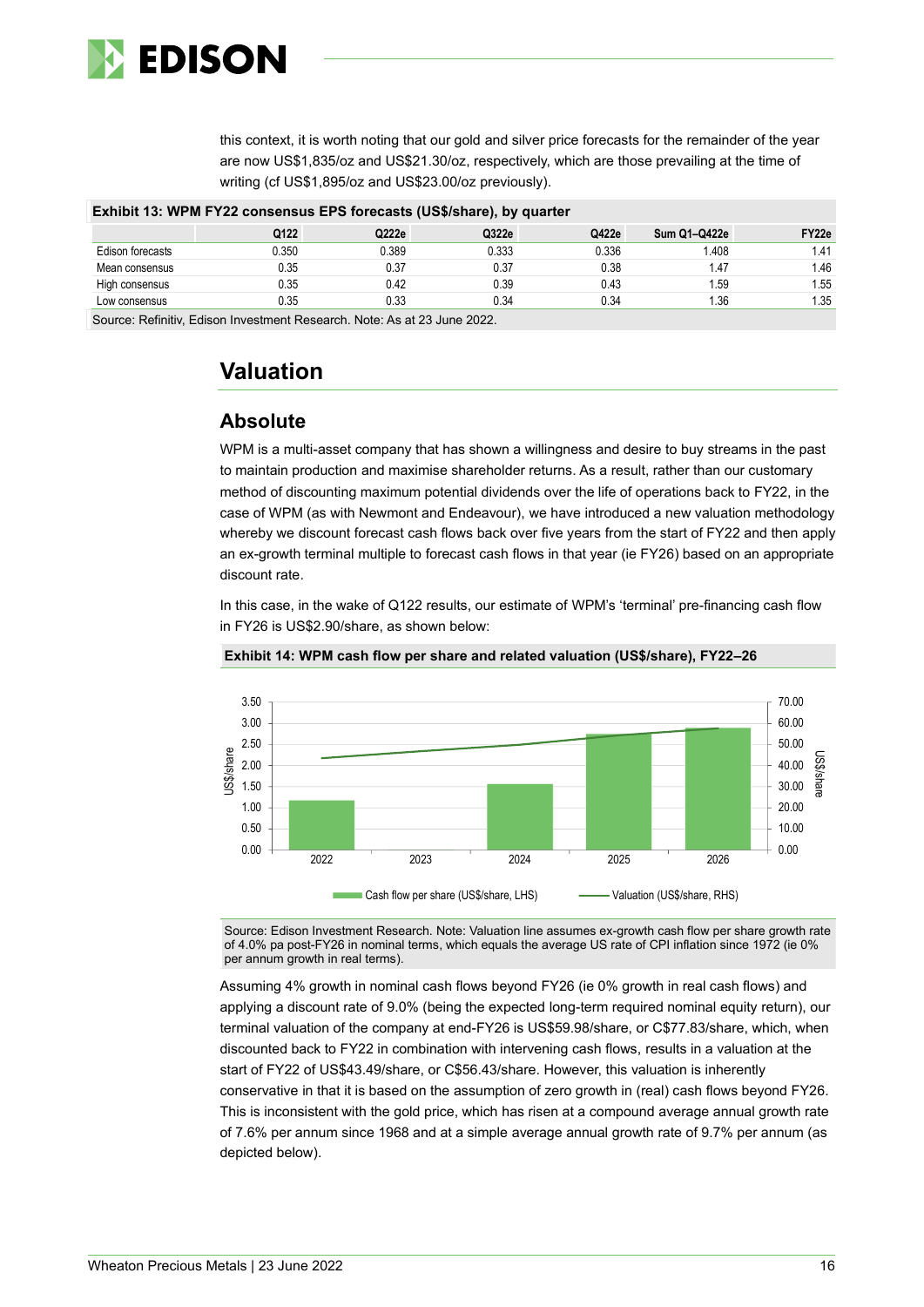





Source: Edison Investment Research (underlying data: US Bureau of Labor Statistics, Bloomberg, kitco.com, South African Chamber of Mines).

> It is also inconsistent with WPM's history. Recently, WPM's operational cash flow has increased at a compound average annual growth rate of 6.1% pa for the nine years between FY13 and FY22e, while its operational cash flow per share has increased at compound average annual growth rate of 3.4% pa over the same timeframe (NB Both above inflation over the same timeframe). Longer term, WPM's operational cash flow has increased at a compound average annual growth rate of 23.2% pa for the sixteen years between FY05 and FY21, while its operational cash flow per share has increased at compound average annual growth rate of 15.8% pa.

Applying these growth rates to future assumed performance, our valuation varies as follows:

| Exhibit 16: WPM valuation at different long-term cash flow growth rate assumptions           |                            |                           |
|----------------------------------------------------------------------------------------------|----------------------------|---------------------------|
| Assumption re long-term cash flow growth beyond FY26                                         | Valuation*<br>(US\$/share) | Valuation*<br>(C\$/share) |
| 3.4% growth (WPM's cash flow per share growth rate since FY13)                               | 39.26                      | 50.94                     |
| Base case (assumes 4% growth in nominal or 0% growth in real cash flow per share after FY26) | 43.49                      | 56.43                     |
| 4.0% growth (average US CPI inflation rate 1972-2021)                                        | 43.49                      | 56.43                     |
| 6.1% growth (WPM's cash flow growth rate since FY13)                                         | 73.36                      | 95.20                     |
| 7.6% growth (nominal gold price compound average annual growth rate pa since 1968)           | 149.16                     | 193.55                    |
| Source: Edison Investment Research. Note: *As at 1 January 2022.                             |                            |                           |

Stated alternatively, we can say that WPM's current share price of C\$49.54 discounts a long-term compound annual average growth rate in cash flows per share of 3.2%, which is lower even than the compound average annual increase in US consumer prices from 2013 to 2022 (as measured by the US CPI).

## **Historical**

Excluding FY04 (part-year), WPM's shares have historically traded on an average P/E multiple of 30.1x current year basic underlying EPS, excluding impairments (cf 27.1x Edison or 26.3x Refinitiv consensus FY22e – see Exhibit 17).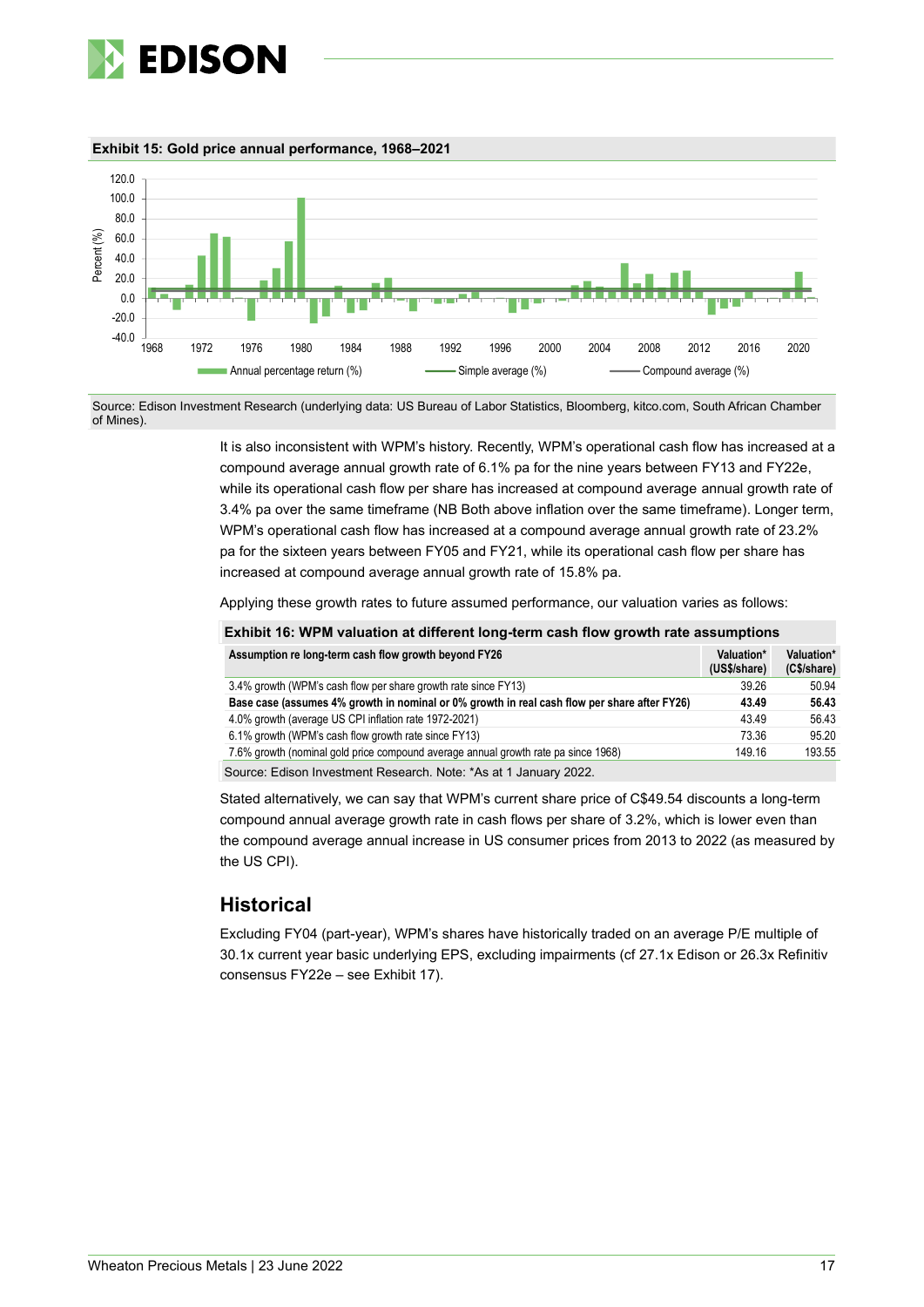



**Exhibit 17: WPM's historical current year P/E multiples, 2005–21**

Source: Edison Investment Research

Applying this 30.1x multiple to our EPS forecast of US\$2.06 in FY26 (previously US\$1.84 in FY23) implies a potential value per share for WPM of US\$62.02 or C\$80.47 in that year. However, the graph above suggests that the investing environment post-2017 has been able to support an enhanced WPM multiple relative to earlier years. We would ascribe this observation to macroeconomic uncertainty and loose monetary policy combining to create a supportive environment for precious metals prices. As such, we believe that a multiple of 38.6x (the average of FY18, FY19, FY20 and FY21) may still be supported in the event of a return to favour of precious metals and precious metals stocks. In this case, applying a 38.6x earnings multiple to our updated EPS forecast of US\$1.72 in FY23 implies a potential value per share for WPM in that year of US\$66.34 or C\$86.08. Even at such share price levels however, a multiple of 38.6x would still put WPM's shares on little more than par relative to those of Franco-Nevada (see Exhibit 18, below).

## **Relative**

In the meantime, from a relative perspective, it is notable that WPM is cheaper than its peers on 72% (26 out of 36) of the valuation measures observed in Exhibit 18 if Edison estimates are adopted or 61% (22 out of 36) of the same valuation measures if consensus forecasts are adopted.

| Exhibit 18: WPM comparative valuation versus a sample of operating and royalty/streaming companies |        |        |        |           |        |        |         |        |        |
|----------------------------------------------------------------------------------------------------|--------|--------|--------|-----------|--------|--------|---------|--------|--------|
|                                                                                                    | P/E(x) |        |        | Yield (%) |        |        | P/CF(x) |        |        |
|                                                                                                    | Year 1 | Year 2 | Year 3 | Year 1    | Year 2 | Year 3 | Year 1  | Year 2 | Year 3 |
| <b>Royalty companies</b>                                                                           |        |        |        |           |        |        |         |        |        |
| Franco-Nevada                                                                                      | 35.7   | 36.6   | 36.7   | 0.9       | 0.9    | 1.0    | 25.9    | 25.5   | 26.2   |
| Royal Gold                                                                                         | 27.8   | 25.1   | 25.6   | 1.3       | 1.3    | 1.4    | 16.2    | 14.4   | 14.8   |
| Sandstorm Gold                                                                                     | 32.5   | 31.9   | 36.7   | 0.0       | 0.0    | 0.0    | 13.2    | 13.2   | 13.5   |
| Osisko                                                                                             | 36.1   | 26.2   | 22.4   | 1.5       | 1.5    | 1.5    | 16.3    | 13.2   | 12.5   |
| Average                                                                                            | 33.0   | 28.5   | 29.6   | 0.9       | 0.9    | 1.0    | 17.9    | 16.6   | 16.7   |
| <b>WPM (Edison forecasts)</b>                                                                      | 27.1   | 22.2   | 22.8   | 1.6       | 1.8    | 1.9    | 18.9    | 15.6   | 15.5   |
| <b>WPM (consensus)</b>                                                                             | 26.3   | 25.8   | 26.7   | 1.5       | 1.6    | 1.2    | 18.5    | 17.6   | 17.6   |
| Implied WPM share price (US\$)*                                                                    | 46.54  | 49.03  | 49.67  | 66.46     | 74.59  | 76.96  | 36.24   | 40.42  | 41.12  |

| Exhibit 18: WPM comparative valuation versus a sample of operating and royalty/streaming companies |  |  |  |
|----------------------------------------------------------------------------------------------------|--|--|--|
|                                                                                                    |  |  |  |
|                                                                                                    |  |  |  |

Source: Refinitiv, Edison Investment Research. Note: Peers priced on 23 June 2022. \*Derived using Edison forecasts and average consensus multiples.

> Within this context, it is worth noting that Edison forecasts imply that WPM's EPS, DPS and cash flow will increase in FY23 and FY24 (relative to FY22), not least under the influence of the company's increasing production profile (see Exhibit 9). By contrast, consensus forecasts appear to indicate that the market expects WPM's EPS and cash flow to be broadly unchanged in FY23 and FY24 relative to FY22, implying that it is either not expecting any production/sales increase, or that it is anticipating the degree of any production/sales increase to be offset by an approximately equal and opposite move in precious metals prices. The consensus also appears to indicate that it believes that WPM's dividend will remain approximately flat in FY23, before being cut in FY24.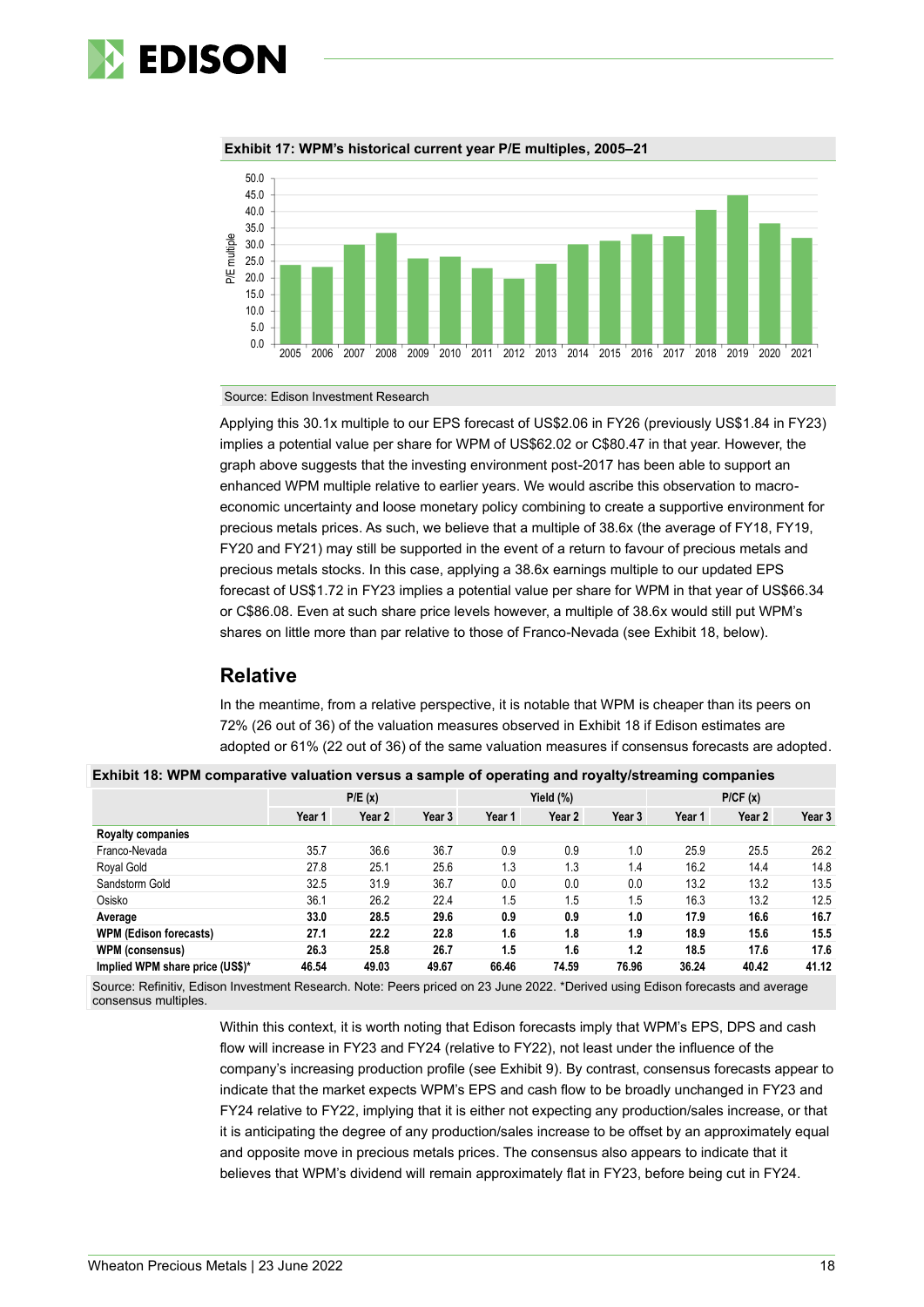

## **Financials: US\$373.5m in net cash**

At 31 March, WPM had US\$376.2m in cash on its balance sheet and no debt outstanding under its US\$2bn revolving credit facility. As such (including a modest US\$2.7m in leases), it had US\$373.5m in net cash overall after generating US\$210.5m in operating cash flow during the quarter and consuming US\$66.1m in investing activities.

| Exhibit 19: WPM cash, net cash and operating cash flow, by quarter, Q420–Q122 |       |       |       |       |       |       |  |
|-------------------------------------------------------------------------------|-------|-------|-------|-------|-------|-------|--|
| (US\$m)                                                                       | Q420  | Q121  | Q221  | Q321  | Q421  | Q122  |  |
| Cash/(debt)                                                                   | 192.7 | 191.2 | 235.4 | 372.5 | 226.0 | 376.2 |  |
| Net cash/(debt)                                                               | 6.0   | 187.7 | 232.1 | 369.4 | 223.2 | 373.5 |  |
| Operating cash flow                                                           | 208.0 | 232.2 | 216.3 | 201.3 | 195.3 | 210.5 |  |
| Course Wheater Dresieus Metale                                                |       |       |       |       |       |       |  |

**Exhibit 19: WPM cash, net cash and operating cash flow, by quarter, Q420–Q122**

Source: Wheaton Precious Metals

In FY22 we estimate that WPM will generate US\$913.7m from operating activities, before consuming US\$382.4m in investing activities in the form of instalments relating to the acquisitions of the Santo Domingo, Blackwater, Goose, Curipamba and Marathon streams and paying out a forecast dividend of US\$275.3m to leave it with net cash of US\$479.2m as at end-FY22.

In FY23, we forecast that it will generate US\$1,102.5m from operating activities, before consuming US\$1,098.8m in investing activities, including significant instalments relating to Salobo III and Rosemont and also Kutcho and, potentially, Fenix. On this basis, we estimate that WPM will end the year with net cash of US\$166.3m on its balance sheet, before resuming its upward trend once again.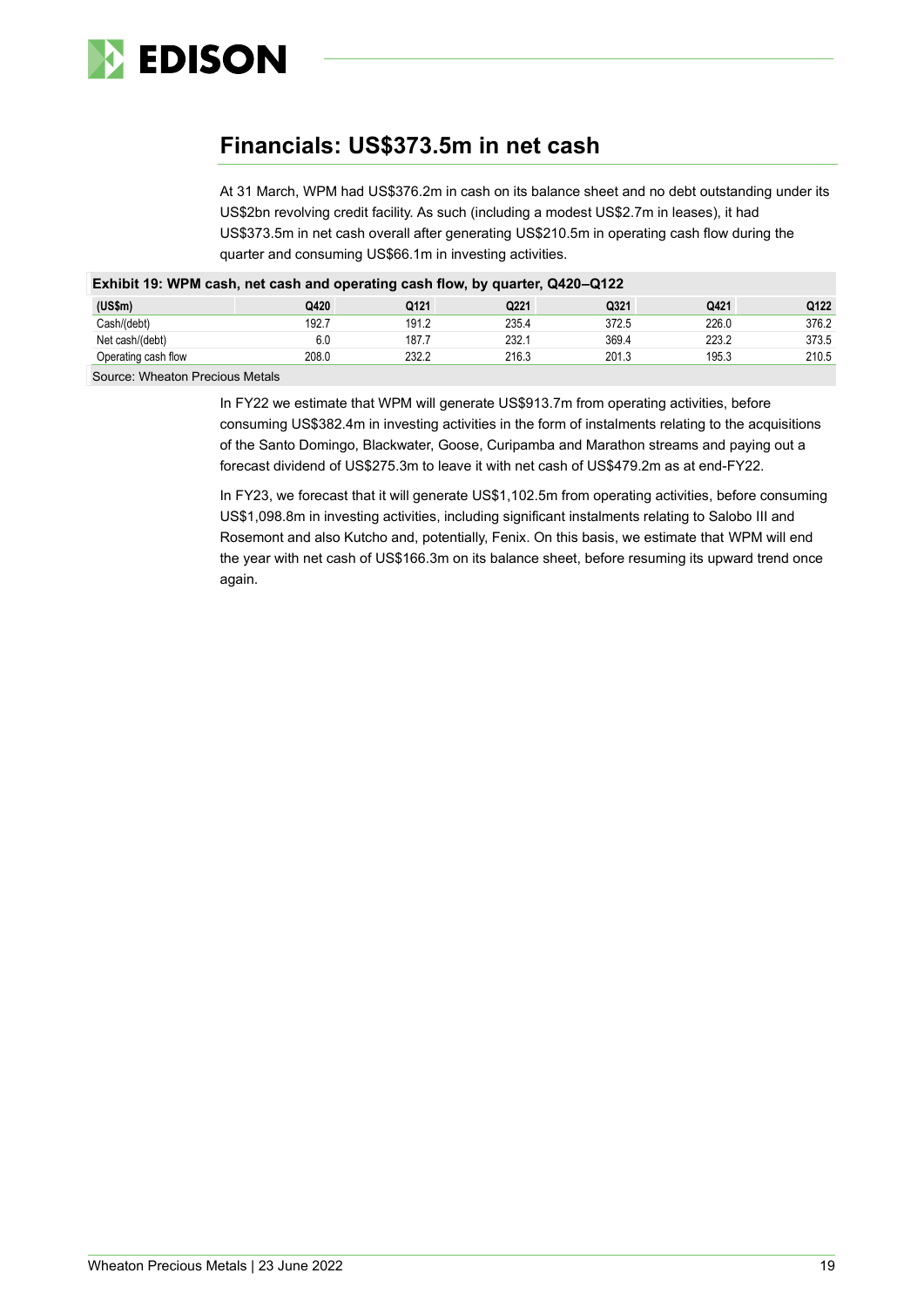

### **Exhibit 20: Financial summary**

|                                 | <b>US\$'000s</b><br>2016 | 2017        | 2018        | 2019        | 2020        | 2021        | 2022e       | 2023e       | 2024e        |
|---------------------------------|--------------------------|-------------|-------------|-------------|-------------|-------------|-------------|-------------|--------------|
| Dec                             | <b>IFRS</b>              | <b>IFRS</b> | <b>IFRS</b> | <b>IFRS</b> | <b>IFRS</b> | <b>IFRS</b> | <b>IFRS</b> | <b>IFRS</b> | <b>IFRS</b>  |
| <b>PROFIT &amp; LOSS</b>        |                          |             |             |             |             |             |             |             |              |
| Revenue                         | 891,557                  | 843,215     | 794,012     | 861,332     | 1,096,224   | 1,201,665   | 1,249,259   | 1,518,483   | 1,530,230    |
| Cost of Sales                   | (254, 434)               | (243, 801)  | (245, 794)  | (258, 559)  | (266, 763)  | (287, 947)  | (291, 801)  | (353, 460)  | (351, 720)   |
| Gross Profit                    | 637,123                  | 599,414     | 548,218     | 602,773     | 829,461     | 913,718     | 957,458     | 1,165,023   | 1,178,510    |
| <b>EBITDA</b>                   | 602,684                  | 564,741     | 496,568     | 548,266     | 763,763     | 852,733     | 891,084     | 1,098,649   | 1,112,136    |
| Operating Profit (before amort. | 293,982                  | 302,361     | 244,281     | 291,440     | 519,874     | 597,940     | 641,782     | 776,879     | 758,341      |
| and except.)                    |                          |             |             |             |             |             |             |             |              |
| Exceptionals                    | (71,000)                 | (228, 680)  | 245,715     | (156, 608)  | 4,469       | 162,806     | 540         | 0           | 0            |
| Other                           | (4,982)                  | 8,129       | (5,826)     | 217         | 387         | 190         | (229)       | 0           | $\mathbf{0}$ |
| <b>Operating Profit</b>         | 218,000                  | 81,810      | 484,170     | 135,049     | 524,730     | 760.936     | 642,093     | 776,879     | 758,341      |
| Net Interest                    | (24, 193)                | (24, 993)   | (41, 187)   | (48, 730)   | (16, 715)   | (5, 817)    | (5,058)     | 863         | 299          |
| Profit Before Tax (norm)        | 269,789                  | 277,368     | 203,094     | 242,710     | 503,159     | 592,123     | 636.724     | 777,741     | 758,641      |
| Profit Before Tax (FRS 3)       | 193,807                  | 56,817      | 442,983     | 86,319      | 508,015     | 755,119     | 637,035     | 777,741     | 758,641      |
| Tax                             | 1,330                    | 886         | (15,868)    | (181)       | (211)       | (234)       | (822)       | (1,000)     | (1,000)      |
| Profit After Tax (norm)         | 266,137                  | 286,383     | 181,400     | 242,746     | 503,335     | 592,079     | 635,673     | 776,741     | 757,641      |
| Profit After Tax (FRS 3)        | 195,137                  | 57,703      | 427,115     | 86,138      | 507,804     | 754,885     | 636,213     | 776,741     | 757,641      |
| Average Number of Shares        | 430.5                    | 442.0       | 443.4       | 446.0       | 448.7       | 450.1       | 451.4       | 451.5       | 451.5        |
| Outstanding (m)                 |                          |             |             |             |             |             |             |             |              |
| EPS - normalised (c)            |                          | 62<br>63    | 48          | 54          | 112         | 132         | 141         | 172         | 168          |
| EPS - normalised and fully      |                          | 63<br>62    | 48          | 54          | 112         | 131         | 137         | 167         | 163          |
| diluted (c)                     |                          |             |             |             |             |             |             |             |              |
| EPS - (IFRS) (c)                |                          | 45<br>13    | 96          | 19          | 113         | 168         | 141         | 172         | 168          |
| Dividend per share (c)          |                          | 21<br>33    | 36          | 36          | 42          | 57          | 61          | 70          | 74           |
|                                 |                          |             |             |             |             |             |             |             |              |
| Gross Margin (%)                | 71.5                     | 71.1        | 69.0        | 70.0        | 75.7        | 76.0        | 76.6        | 76.7        | 77.0         |
| EBITDA Margin (%)               | 67.6                     | 67.0        | 62.5        | 63.7        | 69.7        | 71.0        | 71.3        | 72.4        | 72.7         |
| Operating Margin (before GW     | 33.0                     | 35.9        | 30.8        | 33.8        | 47.4        | 49.8        | 51.4        | 51.2        | 49.6         |
| and except.) (%)                |                          |             |             |             |             |             |             |             |              |
| <b>BALANCE SHEET</b>            |                          |             |             |             |             |             |             |             |              |
| <b>Fixed Assets</b>             | 6.025.227                | 5,579,898   | 6,390,342   | 6,123,255   | 5,755,441   | 6,046,427   | 6,179,483   | 6,956,528   | 7.004.017    |
| Intangible Assets               | 5,948,443                | 5,454,106   | 6,196,187   | 5,768,883   | 5,521,632   | 5,940,538   | 6,073,594   | 6,850,639   | 6,898,128    |
| <b>Tangible Assets</b>          | 12,163                   | 30,060      | 29,402      | 44,615      | 33,931      | 44,412      | 44,412      | 44,412      | 44,412       |
| Investments                     | 64,621                   | 95,732      | 164,753     | 309,757     | 199,878     | 61,477      | 61,477      | 61,477      | 61,477       |
| <b>Current Assets</b>           | 128,092                  | 103,415     | 79,704      | 154,752     | 201,831     | 249,724     | 491,884     | 181,074     | 558,355      |
| <b>Stocks</b>                   | 1,481                    | 1,700       | 1,541       | 43,628      | 3,265       | 12,102      | 2,939       | 3,573       | 3,601        |
| Debtors                         | 2,316                    | 3,194       | 2,396       | 7,138       | 5,883       | 11,577      | 6,845       | 8,320       | 8,385        |
| Cash                            | 124,295                  | 98,521      | 75,767      | 103,986     | 192,683     | 226,045     | 482,100     | 169,181     | 546,370      |
| <b>Current Liabilities</b>      | (19,057)                 | (12, 143)   | (28, 841)   | (64, 700)   | (31, 169)   | (29, 691)   | (44, 536)   | (50, 618)   | (50, 446)    |
| Creditors                       | (19,057)                 | (12, 143)   | (28, 841)   | (63, 976)   | (30, 396)   | (28, 878)   | (43, 723)   | (49, 805)   | (49, 633)    |
| Short term borrowings           |                          | 0<br>0      | 0           | (724)       | (773)       | (813)       | (813)       | (813)       | (813)        |
| Long Term Liabilities           | (1, 194, 274)            | (771, 506)  | (1,269,289) | (887, 387)  | (211, 532)  | (16, 343)   | (16, 343)   | (16, 343)   | (16, 343)    |
| Long term borrowings            | (1, 193, 000)            | (770,000)   | (1,264,000) | (878, 028)  | (197, 864)  | (2,060)     | (2,060)     | (2,060)     | (2,060)      |
| Other long term liabilities     | (1, 274)                 | (1,506)     | (5, 289)    | (9, 359)    | (13,668)    | (14, 283)   | (14, 283)   | (14, 283)   | (14, 283)    |
| Net Assets                      | 4,939,988                | 4,899,664   | 5,171,916   | 5,325,920   | 5,714,571   | 6,250,117   | 6,610,488   | 7,070,642   | 7,495,583    |
| <b>CASH FLOW</b>                |                          |             |             |             |             |             |             |             |              |
| Operating Cash Flow             | 608,503                  | 564,187     | 518,680     | 548,301     | 784,843     | 851,686     | 919,595     | 1,102,622   | 1,111,872    |
| Net Interest                    | (24, 193)                | (24, 993)   | (41, 187)   | (41, 242)   | (16, 715)   | (5, 817)    | (5,058)     | 863         | 299          |
| Tax                             |                          | 28<br>(326) | 0           | (5,380)     | (2,686)     | (503)       | (822)       | (1,000)     | (1,000)      |
| Capex                           | (805, 472)               | (19, 633)   | (861, 406)  | 10,571      | 149.648     | (404, 437)  | (382, 359)  | (1,098,815) | (401, 283)   |
| Acquisitions/disposals          |                          | 0<br>0      | 0           | 0           | 0           | 0           | 0           | 0           | 0            |
| Financing                       | 595,140                  | 1,236       | 1,279       | 37,198      | 22,396      | 7,992       | 0           | 0           | 0            |
| Dividends                       | (78, 708)                | (121, 934)  | (132, 915)  | (129, 986)  | (167, 212)  | (218, 052)  | (275, 301)  | (316, 588)  | (332,700)    |
| Net Cash Flow                   | 295,298                  | 398,537     | (515, 549)  | 419,462     | 770,274     | 230,869     | 256,055     | (312, 919)  | 377,189      |
| Opening net debt/(cash)         | 1,362,703                | 1,068,705   | 671,479     | 1,188,233   | 774,766     | 5,954       | (223, 172)  | (479, 227)  | (166, 308)   |
| HP finance leases initiated     |                          | 0<br>0      | 0           | 0           | 0           | 0           | 0           | 0           | 0            |
| Other                           | (1, 300)                 | (1, 311)    | (1,205)     | (5,995)     | (1, 462)    | (1,743)     | 0           | 0           | (0)          |
| Closing net debt/(cash)         |                          |             | 1,188,233   |             |             |             |             |             | (543, 497)   |
|                                 | 1,068,705                | 671,479     |             | 774,766     | 5,954       | (223, 172)  | (479, 227)  | (166, 308)  |              |

Source: company sources, Edison Investment Research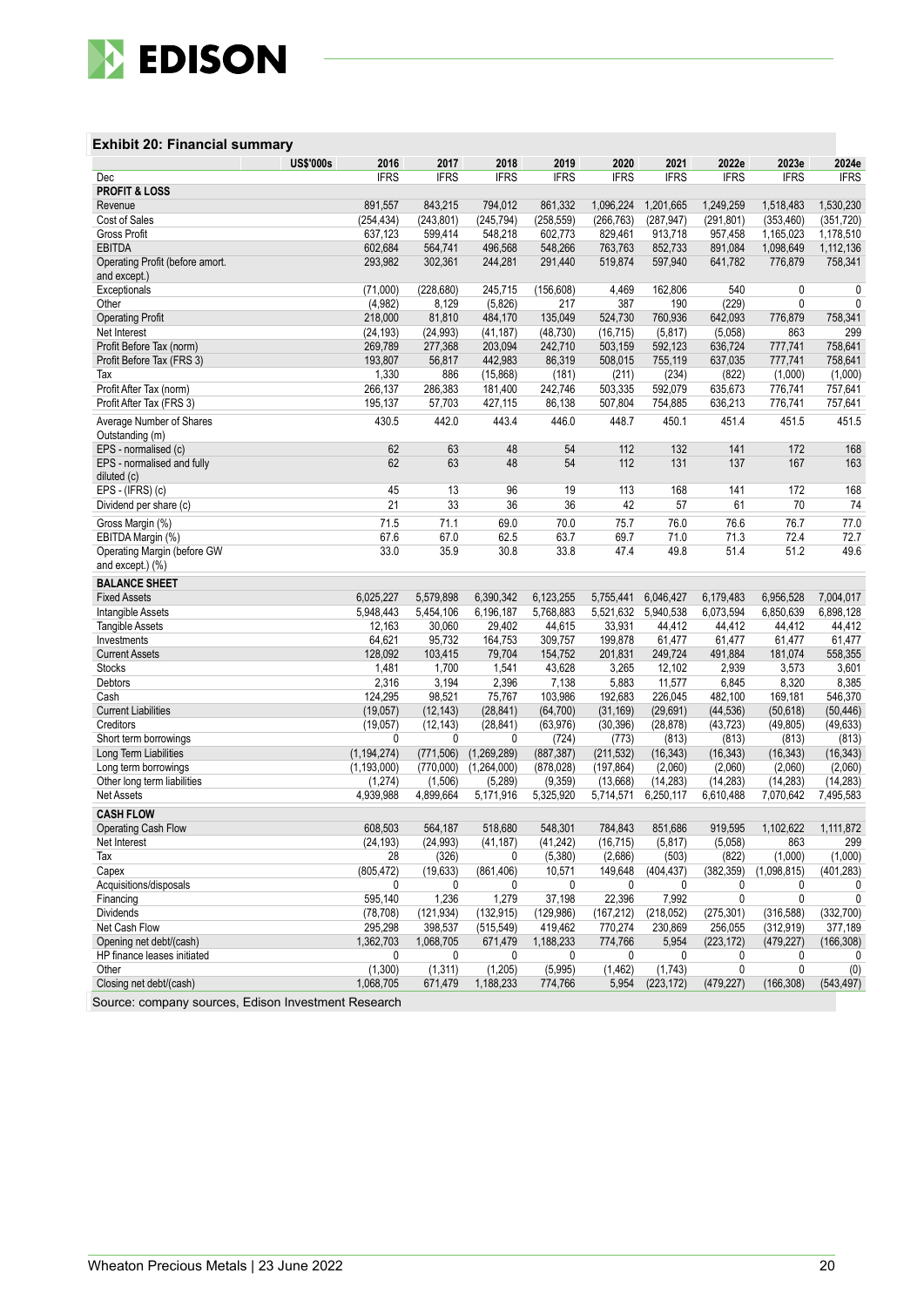

Wheaton Precious Metals 1021 West Hastings Street, Suite 3500 Vancouver, British Columbia V6E 0C3 Canada +1 604 684 9648 www.wheatonpm.com



#### **Management team**

Mr Smallwood holds a geological engineering degree from the University of British Columbia and is one of the founding members of WPM. Before joining the original Wheaton River group in 1993 as an exploration geologist, he worked for Homestake, Teck and Westmin Resources. In 2007, he joined WPM full time as executive vice president of corporate development, before being appointed president in January 2010 and CEO in April 2011.

Mr Brack's 35-year career in the mining industry focused on exploration, corporate development and investment banking, most recently at Scotia Capital, CIBC Wood Gundy and Macquarrie, where he specialised in mergers and acquisitions, and equity capital raising. Previously, he was vice president, corporate development at Placer Dome. He also worked on the corporate development team at Rio Algom. He has an MBA from York University, a BASc in geological engineering from the University of Toronto and the CFA designation. Other board roles are, or have been, at Capstone, Alio Gold, ValOro Resources, Aurizon Mines, Newstrike Capital, NovaGold, Red Back and Alexco.

#### **President & CEO: Randy Smallwood Senior vice president and CFO: Gary Brown**

Mr Brown brings over 30 years of experience as a finance professional to WPM and holds professional designations as a chartered accountant and a chartered financial analyst, as well as having earned a master's degree in accounting from the University of Waterloo. Prior to joining WPM in 2008, he was the chief financial officer of TIR Systems. He is a director of Redzone Resources and has held senior finance roles with CAE Inc, Westcoast Energy and Creo Inc among others.

#### **Chairman: George Brack Senior vice president: Haytham Hodaly**

Mr Hodaly is an engineer with a BASc in mining and mineral processing engineering and a master's in engineering, specialising in mineral economics. He brings over 25 years of experience in the North American securities industry to WPM. Before joining WPM, he was a director at RBC Capital Markets with responsibility for global mining research and, before that, he was co-director of research and senior mining analyst at Salman Partners. During his tenure, he helped to establish Salman Partners as a leading independent, resource-focused and research-driven investment dealer.

| Principal shareholders                     | (% ) |
|--------------------------------------------|------|
| Capital World Investors                    | 4.56 |
| Van Eck Associates Corporation             | 4.28 |
| First Eagle Investment Management          | 3.78 |
| The Vanguard Group Inc.                    | 3.21 |
| Fidelity Management & Research             | 2.74 |
| Connor, Clark & Lunn Investment Management | 1.53 |
| Mirae Asset Global Investments             | 1.41 |
|                                            |      |